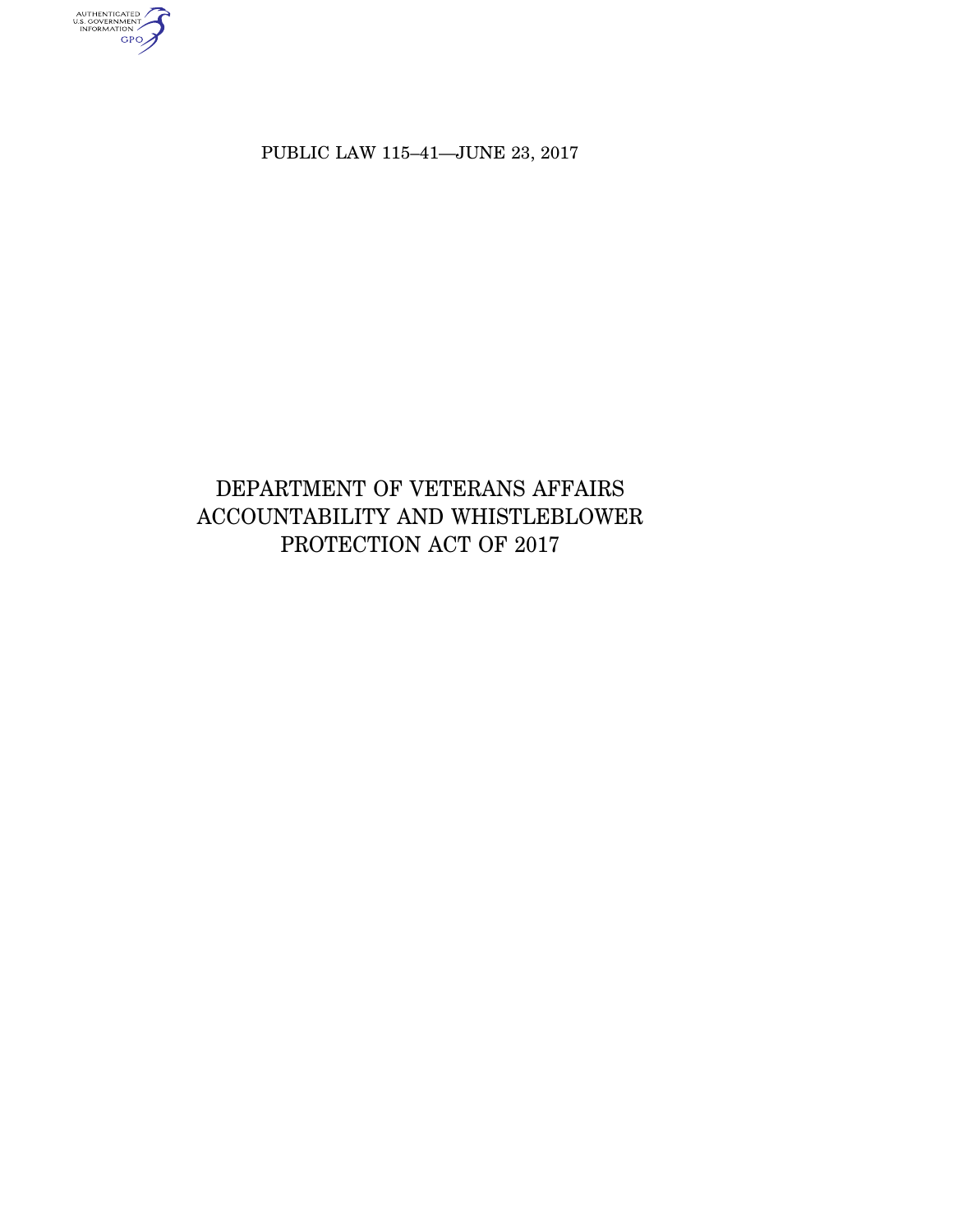## Public Law 115–41 115th Congress

### An Act

June 23, 2017 [S. 1094]

To amend title 38, United States Code, to improve the accountability of employees of the Department of Veterans Affairs, and for other purposes.

*Be it enacted by the Senate and House of Representatives of the United States of America in Congress assembled,* 

Department of Veterans Affairs Accountability and Whistleblower Protection Act of 2017. 38 USC 101 note.

### **SECTION 1. SHORT TITLE; TABLE OF CONTENTS.**

(a) SHORT TITLE.—This Act may be cited as the ''Department of Veterans Affairs Accountability and Whistleblower Protection Act of 2017''.

(b) TABLE OF CONTENTS.—The table of contents for this Act is as follows:

#### Sec. 1. Short title; table of contents.

#### TITLE I—OFFICE OF ACCOUNTABILITY AND WHISTLEBLOWER PROTECTION

- Sec. 101. Establishment of Office of Accountability and Whistleblower Protection.
- Sec. 102. Protection of whistleblowers in Department of Veterans Affairs.
- Sec. 103. Report on methods used to investigate employees of Department of Veterans Affairs.

#### TITLE II—ACCOUNTABILITY OF SENIOR EXECUTIVES, SUPERVISORS, AND OTHER EMPLOYEES

- Sec. 201. Improved authorities of Secretary of Veterans Affairs to improve accountability of senior executives.
- Sec. 202. Improved authorities of Secretary of Veterans Affairs to improve accountability of employees.
- Sec. 203. Reduction of benefits for Department of Veterans Affairs employees convicted of certain crimes.
- Sec. 204. Authority to recoup bonuses or awards paid to employees of Department of Veterans Affairs.
- Sec. 205. Authority to recoup relocation expenses paid to or on behalf of employees of Department of Veterans Affairs.
- Sec. 206. Time period for response to notice of adverse actions against supervisory employees who commit prohibited personnel actions.
- Sec. 207. Direct hiring authority for medical center directors and VISN directors. Sec. 208. Time periods for review of adverse actions with respect to certain employ
	- ees.
- Sec. 209. Improvement of training for supervisors.
- Sec. 210. Assessment and report on effect on senior executives at Department of Veterans Affairs.
- Sec. 211. Measurement of Department of Veterans Affairs disciplinary process outcomes and effectiveness.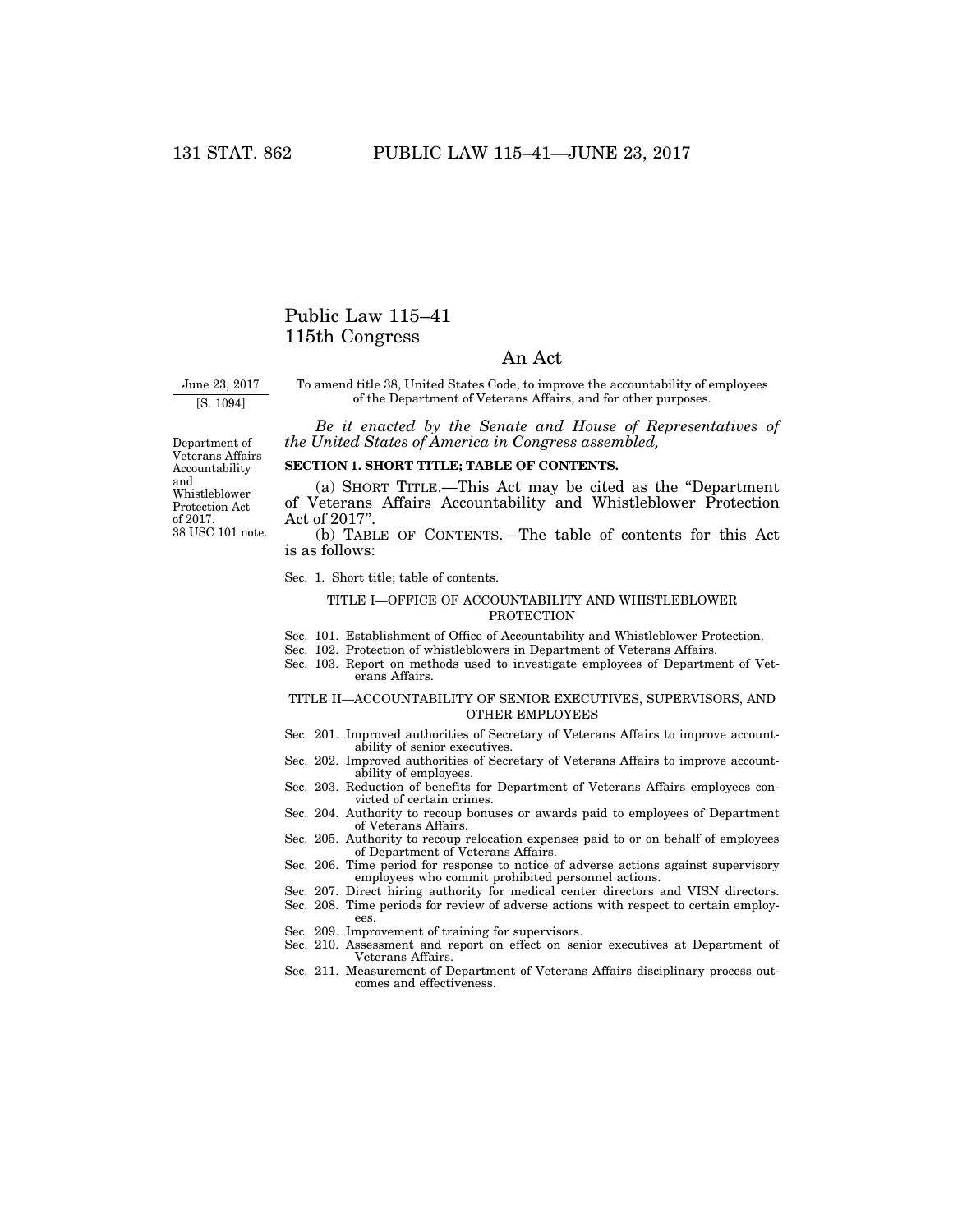# **TITLE I—OFFICE OF ACCOUNTABILITY AND WHISTLEBLOWER PROTECTION**

#### **SEC. 101. ESTABLISHMENT OF OFFICE OF ACCOUNTABILITY AND WHISTLEBLOWER PROTECTION.**

(a) IN GENERAL.—Chapter 3 of title 38, United States Code, is amended by adding at the end the following new section:

#### **''§ 323. Office of Accountability and Whistleblower Protection**  38 USC 323.

''(a) ESTABLISHMENT.—There is established in the Department an office to be known as the 'Office of Accountability and Whistleblower Protection' (in this section referred to as the 'Office').

"(b) HEAD OF OFFICE. $-(1)$  The head of the Office shall be responsible for the functions of the Office and shall be appointed by the President pursuant to section 308(a) of this title.

"(2) The head of the Office shall be known as the 'Assistant Secretary for Accountability and Whistleblower Protection'.

"(3) The Assistant Secretary shall report directly to the Secretary on all matters relating to the Office.

''(4) Notwithstanding section 308(b) of this title, the Secretary may only assign to the Assistant Secretary responsibilities relating to the functions of the Office set forth in subsection (c).

"(c) FUNCTIONS.— $(1)$  The functions of the Office are as follows:

''(A) Advising the Secretary on all matters of the Department relating to accountability, including accountability of employees of the Department, retaliation against whistleblowers, and such matters as the Secretary considers similar and affect public trust in the Department.

''(B) Issuing reports and providing recommendations related to the duties described in subparagraph (A).

''(C) Receiving whistleblower disclosures.

''(D) Referring whistleblower disclosures received under subparagraph (C) for investigation to the Office of the Medical Inspector, the Office of Inspector General, or other investigative entity, as appropriate, if the Assistant Secretary has reason to believe the whistleblower disclosure is evidence of a violation of a provision of law, mismanagement, gross waste of funds, abuse of authority, or a substantial and specific danger to public health or safety.

''(E) Receiving and referring disclosures from the Special Counsel for investigation to the Medical Inspector of the Department, the Inspector General of the Department, or such other person with investigatory authority, as the Assistant Secretary considers appropriate.

''(F) Recording, tracking, reviewing, and confirming implementation of recommendations from audits and investigations carried out by the Inspector General of the Department, the Medical Inspector of the Department, the Special Counsel, and the Comptroller General of the United States, including the imposition of disciplinary actions and other corrective actions contained in such recommendations.

''(G) Analyzing data from the Office and the Office of Inspector General telephone hotlines, other whistleblower disclosures, disaggregated by facility and area of health care if appropriate, and relevant audits and investigations to identify

President.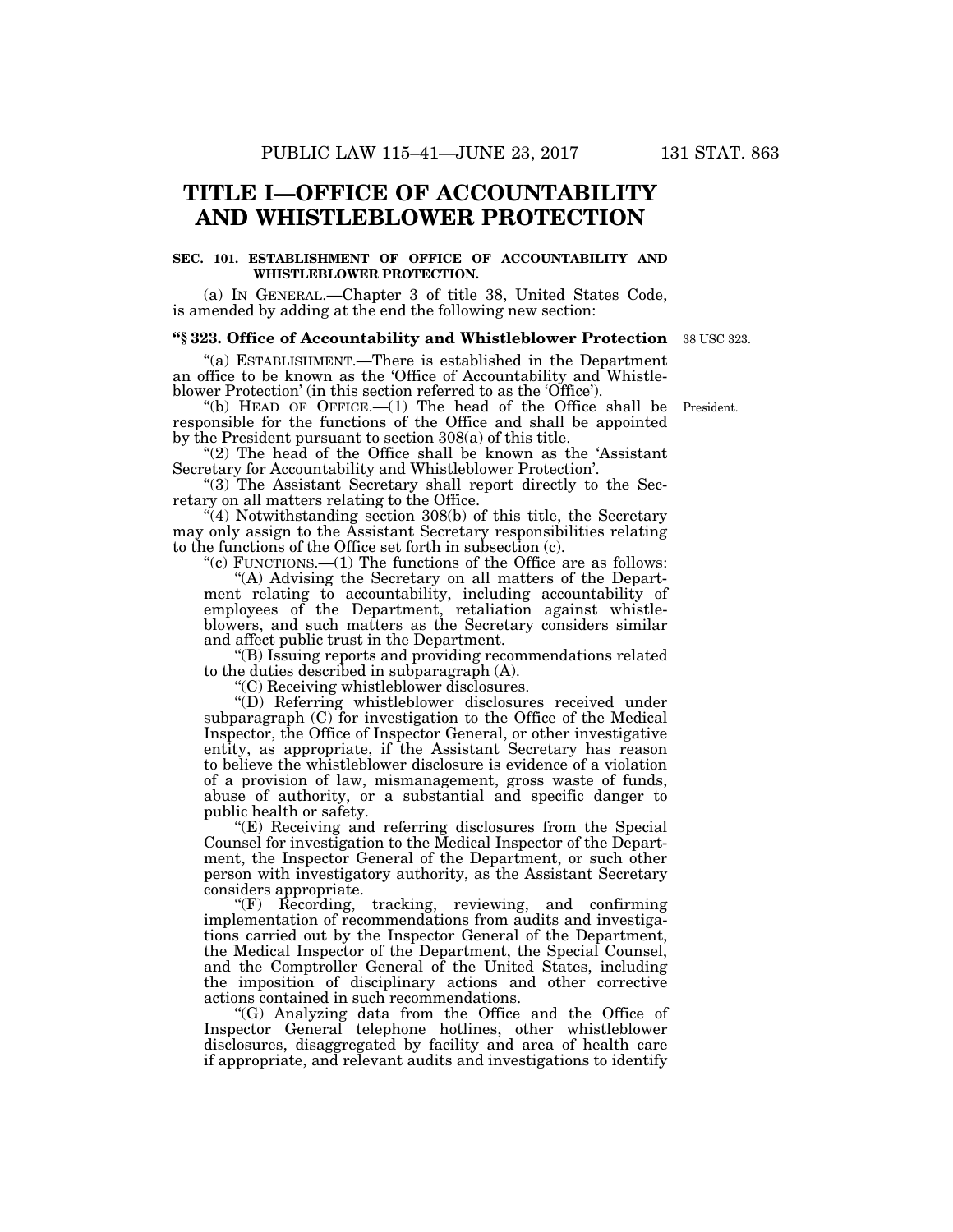trends and issue reports to the Secretary based on analysis conducted under this subparagraph.

''(H) Receiving, reviewing, and investigating allegations of misconduct, retaliation, or poor performance involving—

"(i) an individual in a senior executive position (as defined in section 713(d) of this title) in the Department;

"(ii) an individual employed in a confidential, policymaking, policy-determining, or policy-advocating position in the Department; or

"(iii) a supervisory employee, if the allegation involves retaliation against an employee for making a whistleblower disclosure.

''(I) Making such recommendations to the Secretary for disciplinary action as the Assistant Secretary considers appropriate after substantiating any allegation of misconduct or poor performance pursuant to an investigation carried out as described in subparagraph (F) or (H).

"(2) In carrying out the functions of the Office, the Assistant Secretary shall ensure that the Office maintains a toll-free telephone number and Internet website to receive anonymous whistleblower disclosures.

''(3) In any case in which the Assistant Secretary receives a whistleblower disclosure from an employee of the Department under paragraph (1)(C), the Assistant Secretary may not disclose the identity of the employee without the consent of the employee, except in accordance with the provisions of section 552a of title 5, or as required by any other applicable provision of Federal law.

''(d) STAFF AND RESOURCES.—The Secretary shall ensure that the Assistant Secretary has such staff, resources, and access to information as may be necessary to carry out the functions of the Office.

''(e) RELATION TO OFFICE OF GENERAL COUNSEL.—The Office shall not be established as an element of the Office of the General Counsel and the Assistant Secretary may not report to the General Counsel.

"(f) REPORTS.— $(1)(A)$  Not later than June 30 of each calendar year, beginning with June 30, 2017, the Assistant Secretary shall submit to the Committee on Veterans' Affairs of the Senate and the Committee on Veterans' Affairs of the House of Representatives a report on the activities of the Office during the calendar year in which the report is submitted.

''(B) Each report submitted under subparagraph (A) shall include, for the period covered by the report, the following:

''(i) A full and substantive analysis of the activities of the Office, including such statistical information as the Assistant Secretary considers appropriate.

"(ii) Identification of any issues reported to the Secretary under subsection  $(c)(1)(G)$ , including such data as the Assistant Secretary considers relevant to such issues and any trends the Assistant Secretary may have identified with respect to such issues.

''(iii) Identification of such concerns as the Assistant Secretary may have regarding the size, staffing, and resources of the Office and such recommendations as the Assistant Secretary may have for legislative or administrative action to address such concerns.

Communication and telecommunications. Website.

Effective date. Time period.

Analysis. Recommendations.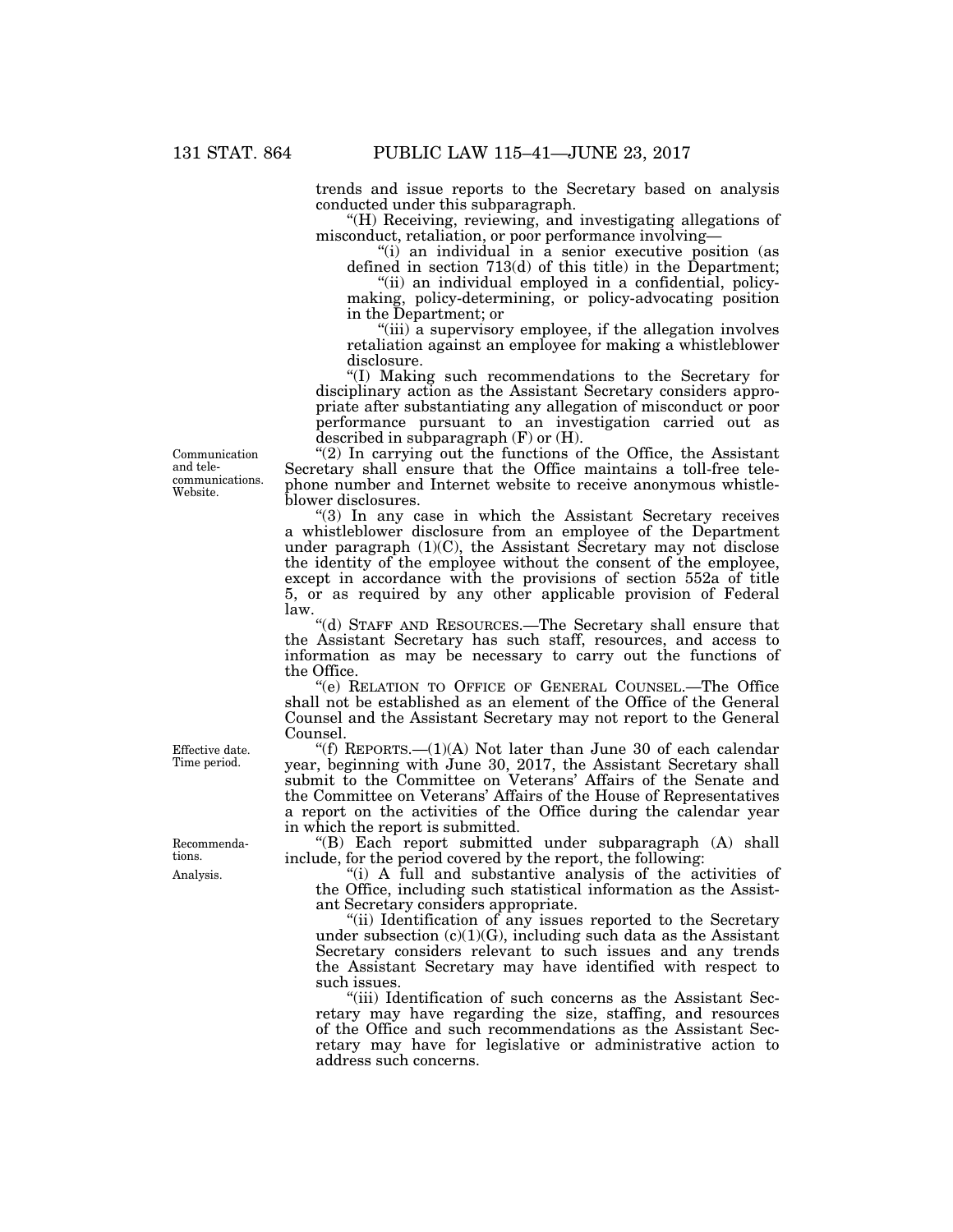"(iv) Such recommendations as the Assistant Secretary may have for legislative or administrative action to improve—

" $(\tilde{I})$  the process by which concerns are reported to the Office; and

''(II) the protection of whistleblowers within the Department.

" $(v)$  Such other matters as the Assistant Secretary considers appropriate regarding the functions of the Office or other matters relating to the Office.

''(2) If the Secretary receives a recommendation for disciplinary action under subsection  $(c)(1)(I)$  and does not take or initiate the recommended disciplinary action before the date that is 60 days after the date on which the Secretary received the recommendation, the Secretary shall submit to the Committee on Veterans' Affairs of the Senate and the Committee on Veterans' Affairs of the House of Representatives a detailed justification for not taking or initiating such disciplinary action.

''(g) DEFINITIONS.—In this section:

"(1) The term 'supervisory employee' means an employee of the Department who is a supervisor as defined in section 7103(a) of title 5.

 $'(2)$  The term 'whistleblower' means one who makes a whistleblower disclosure.

"(3) The term 'whistleblower disclosure' means any disclosure of information by an employee of the Department or individual applying to become an employee of the Department which the employee or individual reasonably believes evidences—

''(A) a violation of a law, rule, or regulation; or

''(B) gross mismanagement, a gross waste of funds, an abuse of authority, or a substantial and specific danger to public health or safety.''.

(b) CONFORMING AMENDMENT.—Section 308(b) of such title is amended by adding at the end the following new paragraph:

"(12) The functions set forth in section  $323(c)$  of this title.". (c) CLERICAL AMENDMENT.—The table of sections at the beginning of chapter 3 of such title is amended by adding at the end 38 USC 301 prec. the following new item:

''323. Office of Accountability and Whistleblower Protection.''.

#### **SEC. 102. PROTECTION OF WHISTLEBLOWERS IN DEPARTMENT OF VETERANS AFFAIRS.**

(a) IN GENERAL.—Subchapter II of chapter 7 of title 38, United States Code, is amended by—

(1) striking sections 731, 732, 734, 735, and 736;

(2) by redesignating section 733 as section 731; and

(3) by adding at the end the following new sections:

#### **"§ 732. Protection of whistleblowers as criteria in evaluation** 38 USC 732. **of supervisors**

"(a) DEVELOPMENT AND USE OF CRITERIA REQUIRED.—The Secretary, in consultation with the Assistant Secretary of Accountability and Whistleblower Protection, shall develop criteria that—

" $(1)$  the Secretary shall use as a critical element in any evaluation of the performance of a supervisory employee; and ''(2) promotes the protection of whistleblowers.

Consultation.

Deadline. Notification.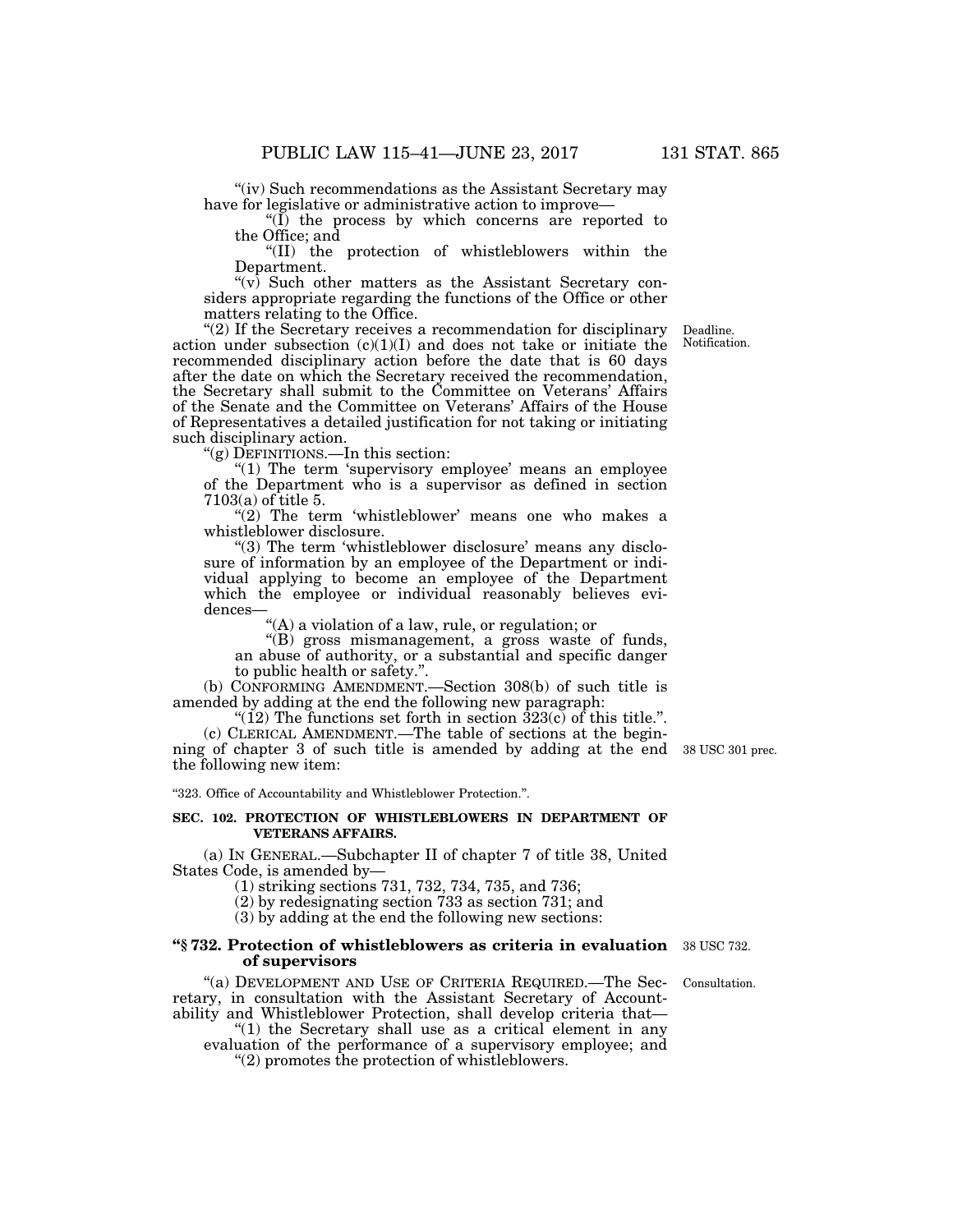''(b) PRINCIPLES FOR PROTECTION OF WHISTLEBLOWERS.—The criteria required by subsection (a) shall include principles for the protection of whistleblowers, such as the degree to which supervisory employees respond constructively when employees of the Department report concerns, take responsible action to resolve such concerns, and foster an environment in which employees of the Department feel comfortable reporting concerns to supervisory employees or to the appropriate authorities.

''(c) SUPERVISORY EMPLOYEE AND WHISTLEBLOWER DEFINED.— In this section, the terms 'supervisory employee' and 'whistleblower' have the meanings given such terms in section 323 of this title.

#### **''§ 733. Training regarding whistleblower disclosures**

"(a) TRAINING.—Not less frequently than once every two years, the Secretary, in coordination with the Whistleblower Protection Ombudsman designated under section 3(d)(1)(C) of the Inspector General Act of 1978 (5 U.S.C. App.), shall provide to each employee of the Department training regarding whistleblower disclosures, including—

 $\sqrt[4]{(1)}$  an explanation of each method established by law in which an employee may file a whistleblower disclosure;

 $(2)$  the right of the employee to petition Congress regarding a whistleblower disclosure in accordance with section 7211 of title 5;

"(3) an explanation that the employee may not be prosecuted or reprised against for disclosing information to Congress, the Inspector General, or another investigatory agency in instances where such disclosure is permitted by law, including under sections 5701, 5705, and 7732 of this title, under section 552a of title 5 (commonly referred to as the Privacy Act), under chapter 93 of title 18, and pursuant to regulations promulgated under section 264(c) of the Health Insurance Portability and Accountability Act of 1996 (Public Law 104–191);

" $(4)$  an explanation of the language that is required to be included in all nondisclosure policies, forms, and agreements pursuant to section 115(a)(1) of the Whistleblower Protection Enhancement Act of 2012 (5 U.S.C. 2302 note); and

 $(5)$  the right of contractors to be protected from reprisal for the disclosure of certain information under section 4705 or 4712 of title 41.

''(b) MANNER TRAINING IS PROVIDED.—The Secretary shall ensure, to the maximum extent practicable, that training provided under subsection (a) is provided in person.

"(c) CERTIFICATION.—Not less frequently than once every two years, the Secretary shall provide training on merit system protection in a manner that the Special Counsel certifies as being satisfactory.

''(d) PUBLICATION.—The Secretary shall publish on the Internet website of the Department, and display prominently at each facility of the Department, the rights of an employee to make a whistleblower disclosure, including the information described in paragraphs (1) through (5) of subsection (a).

''(e) WHISTLEBLOWER DISCLOSURE DEFINED.—In this section, the term 'whistleblower disclosure' has the meaning given such term in section 323 of this title.''.

38 USC 733.

Time period. Coordination.

Time period.

Web posting.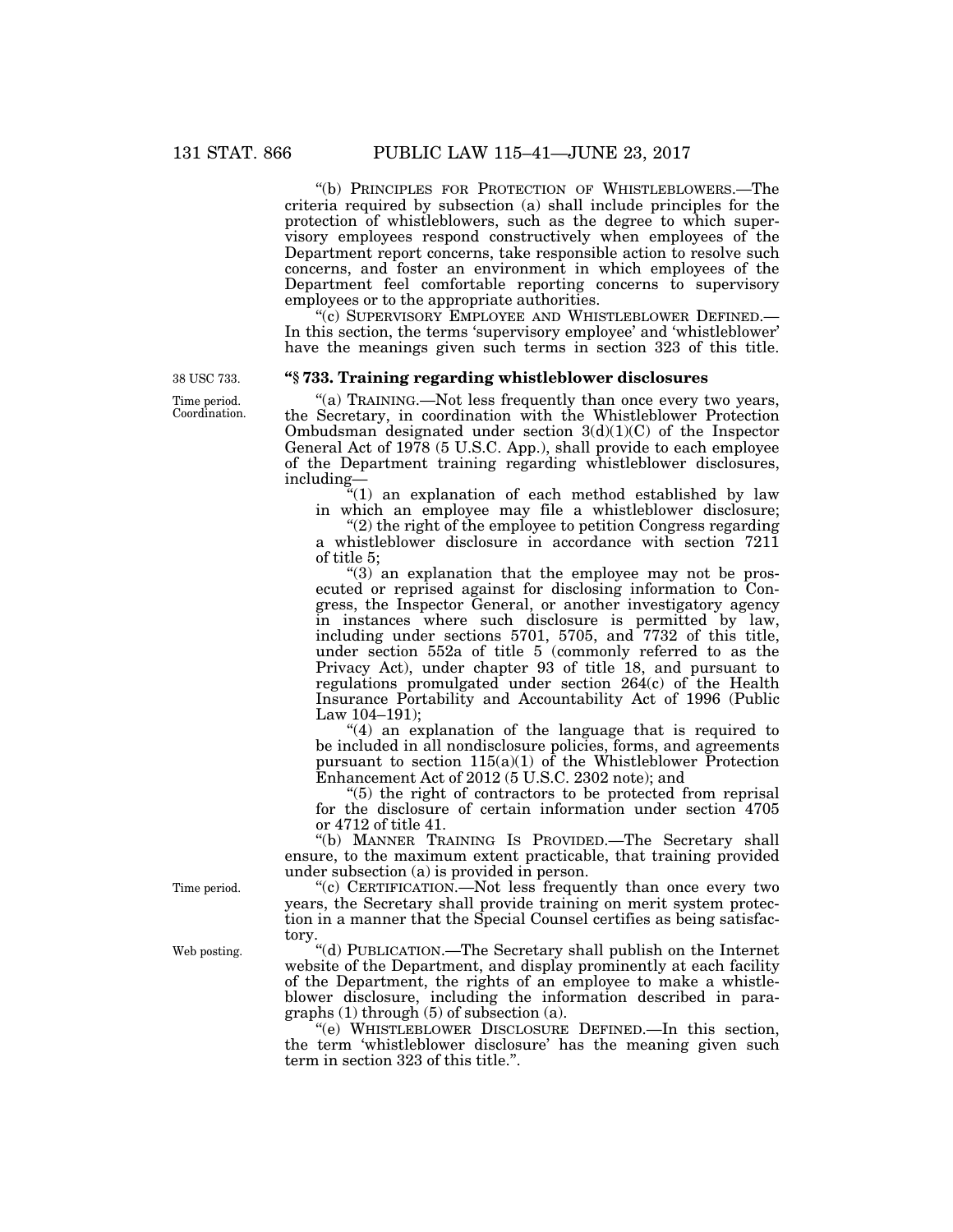(b) CLERICAL AMENDMENTS.—The table of sections at the beginning of such chapter is amended—

(1) by striking the items relating to sections 731 through 736; and

(2) by adding at the end the following new items:

''731. Adverse actions against supervisory employees who commit prohibited personnel actions relating to whistleblower complaints.

''732. Protection of whistleblowers as criteria in evaluation of supervisors.

''733. Training regarding whistleblower disclosures.''.

(c) CONFORMING AMENDMENTS.—Section 731 of such title, as redesignated by subsection (a)(2), is amended—

(1) in subsection (c)—

 $(A)$  in paragraph  $(1)$ —

(i) by striking subparagraphs (A) and (B) and inserting the following:

''(A) making a whistleblower disclosure to the Assistant Secretary for Accountability and Whistleblower Protection, the Inspector General of the Department, the Special Counsel, or Congress;''; and

(ii) by redesignating subparagraphs (C) through (F) as subparagraphs (B) through (E), respectively; and

(iii) in subparagraph (B), as redesignated by clause (ii), by striking ''complaint in accordance with section 732 or with'' and inserting ''disclosure made to the Assistant Secretary for Accountability and Whistleblower Protection,''; and

(B) in paragraph (2), by striking ''through (F)'' and inserting "through  $(E)$ "; and

(2) by adding at the end the following new subsection: ''(d) WHISTLEBLOWER DISCLOSURE DEFINED.—In this section, the term 'whistleblower disclosure' has the meaning given such term in section 323(g) of this title.''.

#### **SEC. 103. REPORT ON METHODS USED TO INVESTIGATE EMPLOYEES OF DEPARTMENT OF VETERANS AFFAIRS.**

(a) REPORT REQUIRED.—Not later than 540 days after the date of the enactment of this Act, the Assistant Secretary for Accountability and Whistleblower Protection shall submit to the Secretary of Veterans Affairs, the Committee on Veterans' Affairs of the Senate, and the Committee on Veterans' Affairs of the House of Representatives a report on methods used to investigate employees of the Department of Veterans Affairs and whether such methods are used to retaliate against whistleblowers.

(b) CONTENTS.—The report required by subsection (a) shall include the following:

(1) An assessment of the use of administrative investigation boards, peer review, searches of medical records, and other methods for investigating employees of the Department.

(2) A determination of whether and to what degree the methods described in paragraph (1) are being used to retaliate against whistleblowers.

(3) Recommendations for legislative or administrative action to implement safeguards to prevent the retaliation described in paragraph (2).

Assessment.

Determination.

Recommendations.

38 USC 701 prec.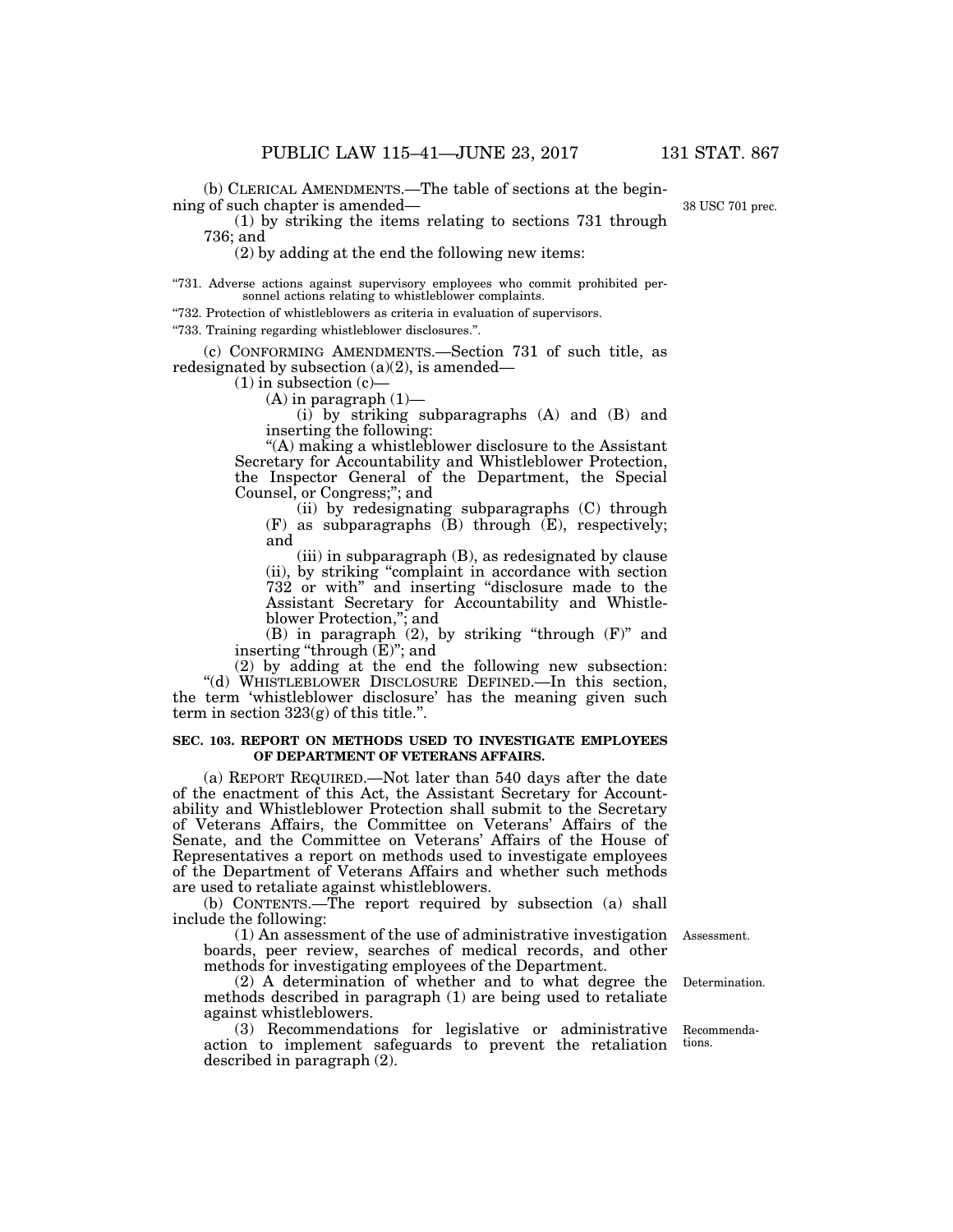(c) WHISTLEBLOWER DEFINED.—In this section, the term ''whistleblower'' has the meaning given such term in section 323 of title 38, United States Code, as added by section 101.

# **TITLE II—ACCOUNTABILITY OF SENIOR EXECUTIVES, SUPERVISORS, AND OTHER EMPLOYEES**

#### **SEC. 201. IMPROVED AUTHORITIES OF SECRETARY OF VETERANS AFFAIRS TO IMPROVE ACCOUNTABILITY OF SENIOR EXECUTIVES.**

(a) IN GENERAL.—Section 713 of title 38, United States Code, is amended to read as follows:

#### **''§ 713. Senior executives: removal, demotion, or suspension based on performance or misconduct**

Determination.

"(a) AUTHORITY.—(1) The Secretary may, as provided in this section, reprimand or suspend, involuntarily reassign, demote, or remove a covered individual from a senior executive position at the Department if the Secretary determines that the misconduct or performance of the covered individual warrants such action.

" $(2)$  If the Secretary so removes such an individual, the Secretary may remove the individual from the civil service (as defined in section 2101 of title 5).

''(b) RIGHTS AND PROCEDURES.—(1) A covered individual who is the subject of an action under subsection (a) is entitled to—

" $(\tilde{A})$  advance notice of the action and a file containing all evidence in support of the proposed action;

''(B) be represented by an attorney or other representative of the covered individual's choice; and

 $C$ ) grieve the action in accordance with an internal grievance process that the Secretary, in consultation with the Assistant Secretary for Accountability and Whistleblower Protection, shall establish for purposes of this subsection.

 $C(2)(A)$  The aggregate period for notice, response, and decision on an action under subsection (a) may not exceed 15 business days.

''(B) The period for the response of a covered individual to a notice under paragraph  $(1)(\overrightarrow{A})$  of an action under subsection (a) shall be 7 business days.

''(C) A decision under this paragraph on an action under subsection (a) shall be issued not later than 15 business days after notice of the action is provided to the covered individual under paragraph  $(1)(A)$ . The decision shall be in writing, and shall include the specific reasons therefor.

 $(3)$  The Secretary shall ensure that the grievance process established under paragraph (1)(C) takes fewer than 21 days.

" $(4)$  A decision under paragraph  $(2)$  that is not grieved, and a grievance decision under paragraph (3), shall be final and conclusive.

''(5) A covered individual adversely affected by a decision under paragraph  $(2)$  that is not grieved, or by a grievance decision under paragraph (3), may obtain judicial review of such decision.

Notification.

Consultation.

Time periods.

Deadline. Notification.

Time period.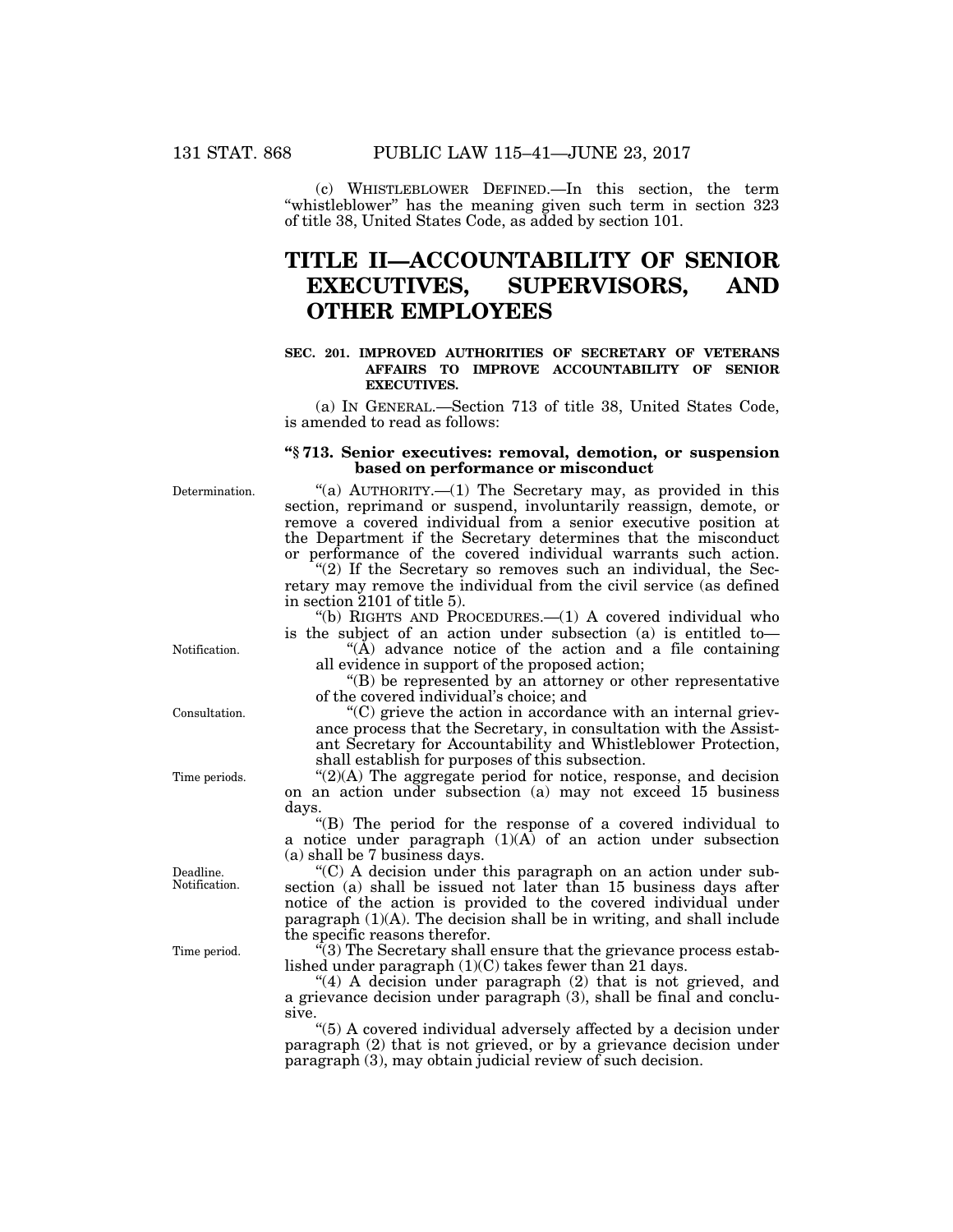''(6) In any case in which judicial review is sought under paragraph (5), the court shall review the record and may set aside any Department action found to be— Courts. Review.

"(A) arbitrary, capricious, an abuse of discretion, or otherwise not in accordance with a provision of law;

''(B) obtained without procedures required by a provision of law having been followed; or

''(C) unsupported by substantial evidence.

''(c) RELATION TO OTHER PROVISIONS OF LAW.—Section 3592(b)(1) of title 5 and the procedures under section 7543(b) of such title do not apply to an action under subsection (a).

''(d) DEFINITIONS.—In this section:

"(1) The term 'covered individual' means-

"(A) a career appointee (as that term is defined in section  $3132(a)(4)$  of title 5); or

''(B) any individual who occupies an administrative or executive position and who was appointed under section 7306(a), section 7401(1), or section 7401(4) of this title.

"(2) The term 'misconduct' includes neglect of duty, malfeasance, or failure to accept a directed reassignment or to accompany a position in a transfer of function.

''(3) The term 'senior executive position' means—

''(A) with respect to a career appointee (as that term is defined in section  $3132(a)$  of title  $\overline{5}$ ), a Senior Executive Service position (as such term is defined in such section); and

''(B) with respect to a covered individual appointed under section  $7306(a)$  or section  $7401(1)$  of this title, an administrative or executive position.''.

(b) CONFORMING AMENDMENT.—Section  $7461(c)(1)$  of such title is amended by inserting ''employees in senior executive positions (as defined in section 713(d) of this title) and'' before ''interns''.

(c) CLERICAL AMENDMENT.—The table of sections at the beginning of chapter 7 of such title is amended by striking the item 38 USC 701 prec. relating to section 713 and inserting the following new item:

''713. Senior executives: removal, demotion, or suspension based on performance or misconduct.''.

#### **SEC. 202. IMPROVED AUTHORITIES OF SECRETARY OF VETERANS AFFAIRS TO IMPROVE ACCOUNTABILITY OF EMPLOYEES.**

(a) IN GENERAL.—Subchapter I of chapter 7 of title 38, United States Code, is amended by inserting after section 713 the following new section:

#### **''§ 714. Employees: removal, demotion, or suspension based**  38 USC 714. **on performance or misconduct**

''(a) IN GENERAL.—(1) The Secretary may remove, demote, or suspend a covered individual who is an employee of the Department if the Secretary determines the performance or misconduct of the covered individual warrants such removal, demotion, or suspension.

"(2) If the Secretary so removes, demotes, or suspends such a covered individual, the Secretary may—

''(A) remove the covered individual from the civil service (as defined in section 2101 of title 5);

''(B) demote the covered individual by means of a reduction in grade for which the covered individual is qualified, that

**Determinations**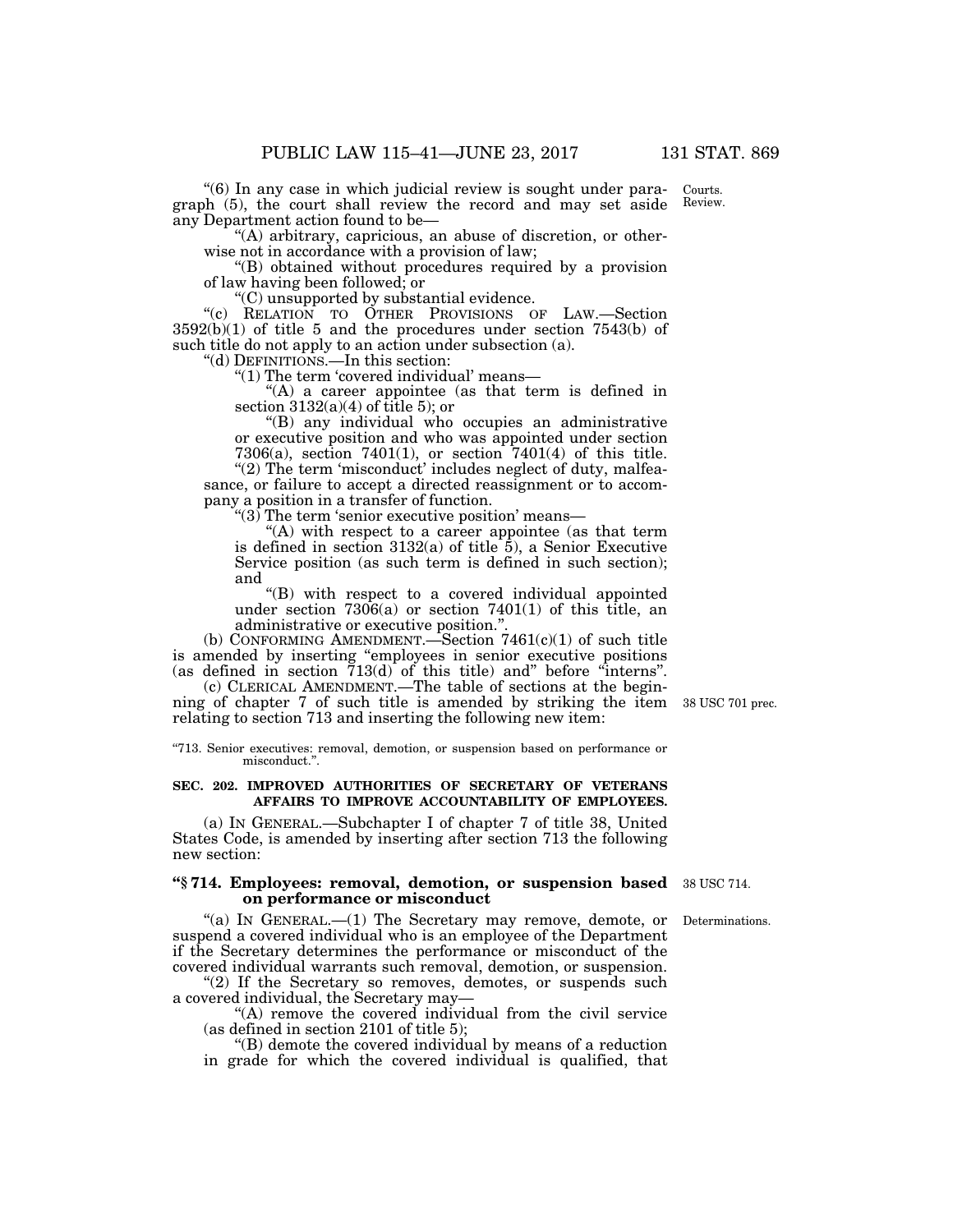Effective date.

the Secretary determines is appropriate, and that reduces the annual rate of pay of the covered individual; or

''(C) suspend the covered individual.

''(b) PAY OF CERTAIN DEMOTED INDIVIDUALS.—(1) Notwithstanding any other provision of law, any covered individual subject to a demotion under subsection  $(a)(2)$  shall, beginning on the date of such demotion, receive the annual rate of pay applicable to

such grade.  $\sqrt{\frac{2}{2}}$ (A) A covered individual so demoted may not be placed on administrative leave during the period during which an appeal (if any) under this section is ongoing, and may only receive pay if the covered individual reports for duty or is approved to use accrued unused annual, sick, family medical, military, or court leave.

''(B) If a covered individual so demoted does not report for duty or receive approval to use accrued unused leave, such covered individual shall not receive pay or other benefits pursuant to subsection  $(d)(5)$ .

"(c) PROCEDURE. $-(1)(A)$  The aggregate period for notice, response, and final decision in a removal, demotion, or suspension under this section may not exceed 15 business days.

''(B) The period for the response of a covered individual to a notice of a proposed removal, demotion, or suspension under this section shall be 7 business days.

 $(C)$  Paragraph (3) of subsection (b) of section 7513 of title 5 shall apply with respect to a removal, demotion, or suspension under this section.

''(D) The procedures in this subsection shall supersede any collective bargaining agreement to the extent that such agreement is inconsistent with such procedures.

"(2) The Secretary shall issue a final decision with respect to a removal, demotion, or suspension under this section not later than 15 business days after the Secretary provides notice, including a file containing all the evidence in support of the proposed action, to the covered individual of the removal, demotion, or suspension. The decision shall be in writing and shall include the specific reasons therefor.

''(3) The procedures under chapter 43 of title 5 shall not apply to a removal, demotion, or suspension under this section.

" $(4)(A)$  Subject to subparagraph (B) and subsection (d), any removal or demotion under this section, and any suspension of more than 14 days under this section, may be appealed to the Merit Systems Protection Board, which shall refer such appeal to an administrative judge pursuant to section  $7701(b)(1)$  of title 5.

''(B) An appeal under subparagraph (A) of a removal, demotion, or suspension may only be made if such appeal is made not later than 10 business days after the date of such removal, demotion, or suspension.

"( $\overline{d}$ ) EXPEDITED REVIEW.—(1) Upon receipt of an appeal under subsection  $(c)(4)(A)$ , the administrative judge shall expedite any such appeal under section  $7701(b)(1)$  of title 5 and, in any such case, shall issue a final and complete decision not later than 180 days after the date of the appeal.

" $(2)(A)$  Notwithstanding section 7701 $(c)(1)(B)$  of title 5, the administrative judge shall uphold the decision of the Secretary

Time periods.

Applicability.

Deadline. Notification.

Time period.

Deadline.

Deadline.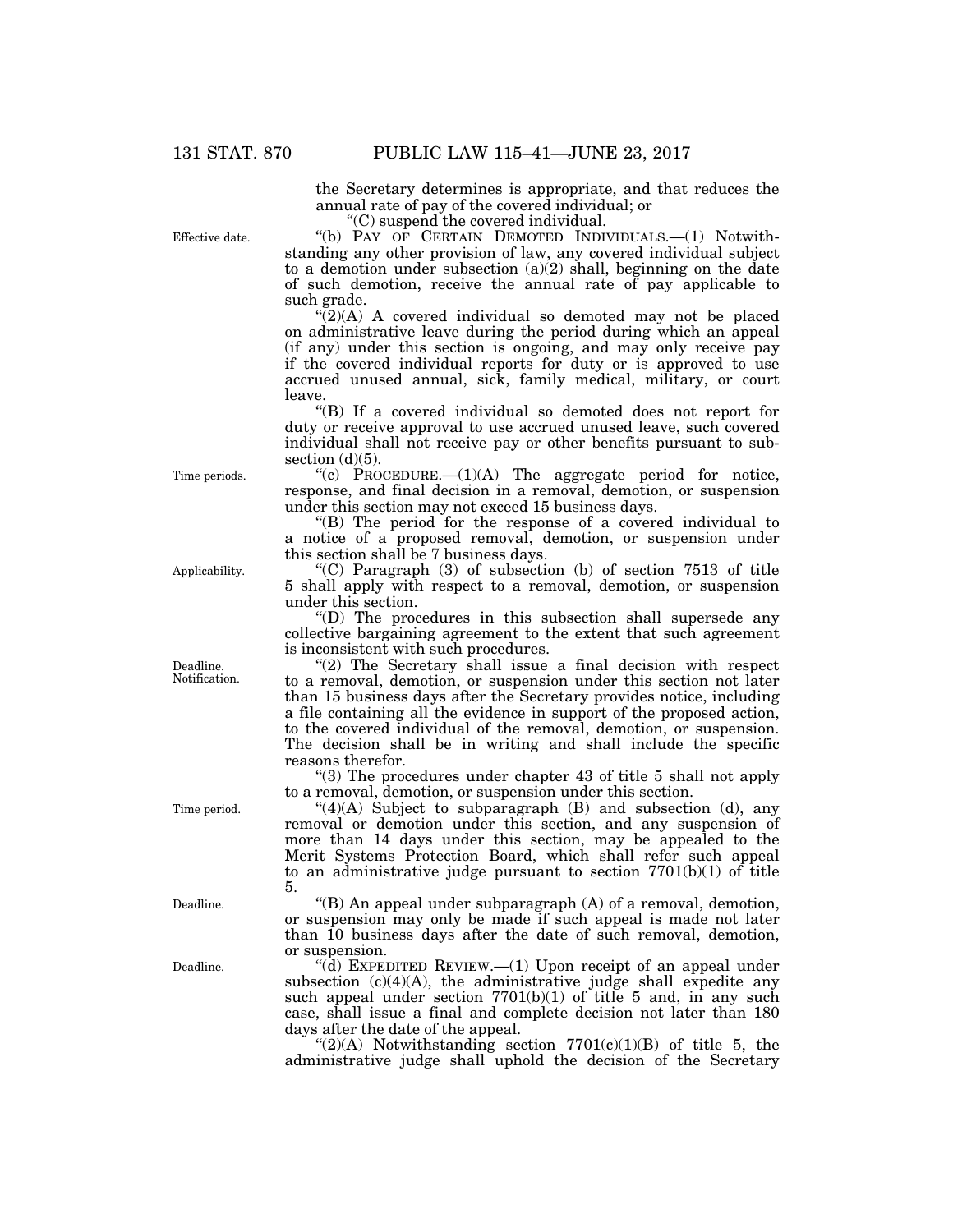to remove, demote, or suspend an employee under subsection (a) if the decision is supported by substantial evidence.

''(B) Notwithstanding title 5 or any other provision of law, if the decision of the Secretary is supported by substantial evidence, the administrative judge shall not mitigate the penalty prescribed by the Secretary.

 $\Gamma(3)(A)$  The decision of the administrative judge under paragraph (1) may be appealed to the Merit Systems Protection Board.

"(B) Notwithstanding section  $7701(c)(1)(B)$  of title 5, the Merit Systems Protection Board shall uphold the decision of the Secretary to remove, demote, or suspend an employee under subsection (a) if the decision is supported by substantial evidence.

''(C) Notwithstanding title 5 or any other provision of law, if the decision of the Secretary is supported by substantial evidence, the Merit Systems Protection Board shall not mitigate the penalty prescribed by the Secretary.

 $(4)$  In any case in which the administrative judge cannot issue a decision in accordance with the 180-day requirement under paragraph (1), the Merit Systems Protection Board shall, not later than 14 business days after the expiration of the 180-day period, submit to the Committee on Veterans' Affairs of the Senate and the Committee on Veterans' Affairs of the House of Representatives a report that explains the reasons why a decision was not issued in accordance with such requirement.

 $^{(6)}$ (A) A decision of the Merit Systems Protection Board under paragraph (3) may be appealed to the United States Court of Appeals for the Federal Circuit pursuant to section 7703 of title 5 or to any court of appeals of competent jurisdiction pursuant to subsection  $(b)(1)(B)$  of such section.

''(B) Any decision by such Court shall be in compliance with section  $7462(f)(2)$  of this title.

''(6) The Merit Systems Protection Board may not stay any removal or demotion under this section, except as provided in section 1214(b) of title 5.

''(7) During the period beginning on the date on which a covered individual appeals a removal from the civil service under subsection (c) and ending on the date that the United States Court of Appeals for the Federal Circuit issues a final decision on such appeal, such covered individual may not receive any pay, awards, bonuses, incentives, allowances, differentials, student loan repayments, special payments, or benefits related to the employment of the individual by the Department. Time period.

"(8) To the maximum extent practicable, the Secretary shall provide to the Merit Systems Protection Board such information and assistance as may be necessary to ensure an appeal under this subsection is expedited.

''(9) If an employee prevails on appeal under this section, the employee shall be entitled to backpay (as provided in section 5596 of title 5).

" $(10)$  If an employee who is subject to a collective bargaining agreement chooses to grieve an action taken under this section through a grievance procedure provided under the collective bargaining agreement, the timelines and procedures set forth in subsection (c) and this subsection shall apply.

''(e) WHISTLEBLOWER PROTECTION.—(1) In the case of a covered individual seeking corrective action (or on behalf of whom corrective action is sought) from the Office of Special Counsel based on an

Time period. Deadline. Reports.

Compliance.

Applicability.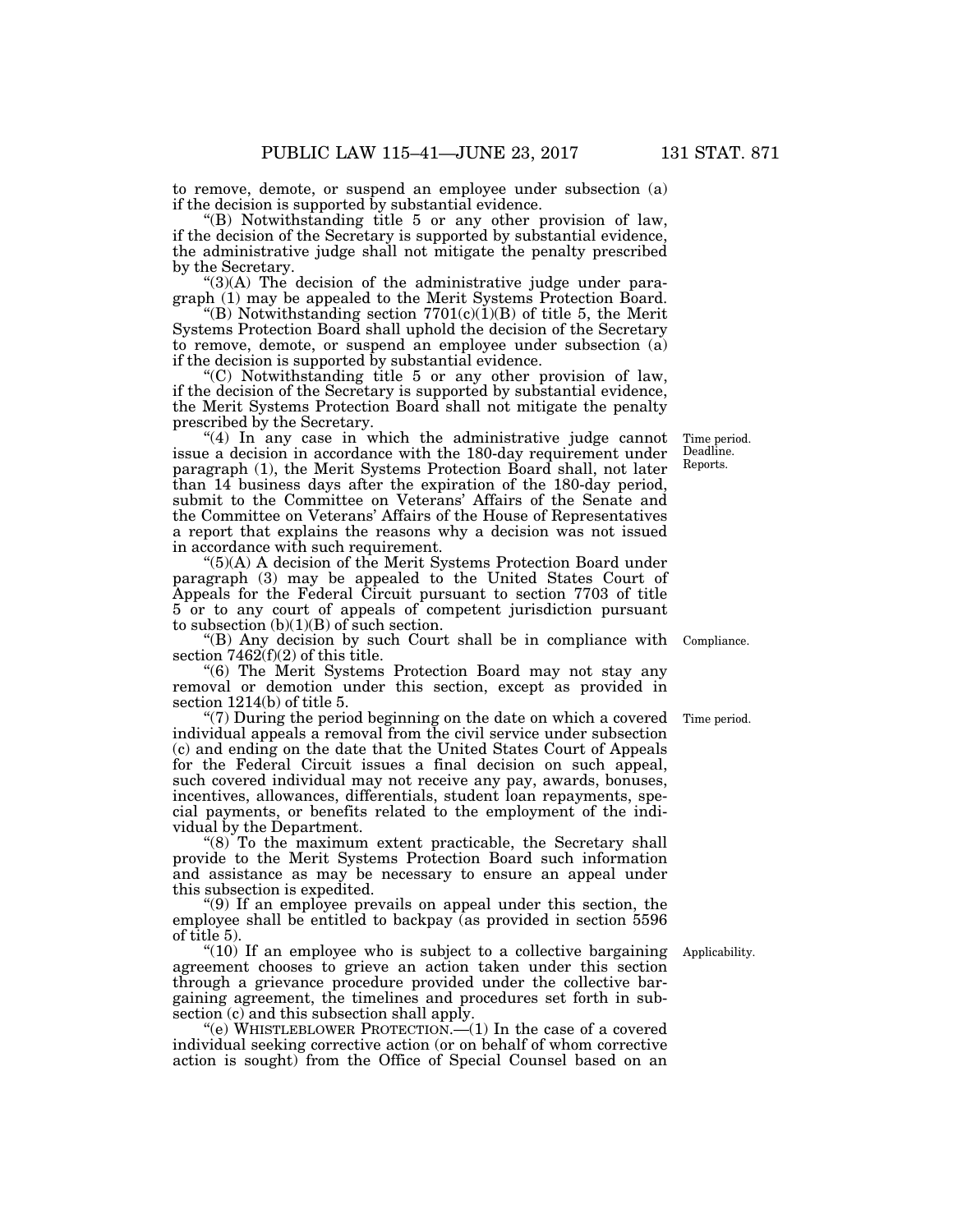alleged prohibited personnel practice described in section 2302(b) of title 5, the Secretary may not remove, demote, or suspend such covered individual under subsection (a) without the approval of the Special Counsel under section 1214(f) of title 5.

Determinations.

 $\sqrt[n]{2}$ ) In the case of a covered individual who has made a whistleblower disclosure to the Assistant Secretary for Accountability and Whistleblower Protection, the Secretary may not remove, demote, or suspend such covered individual under subsection (a) until—

"(A) in the case in which the Assistant Secretary determines to refer the whistleblower disclosure under section  $323(c)(1)(D)$  of this title to an office or other investigative entity, a final decision with respect to the whistleblower disclosure has been made by such office or other investigative entity; or

''(B) in the case in which the Assistant Secretary determines not to the refer the whistleblower disclosure under such section, the Assistant Secretary makes such determination.

''(f) TERMINATION OF INVESTIGATIONS BY OFFICE OF SPECIAL COUNSEL.—(1) Notwithstanding any other provision of law, the Special Counsel (established by section 1211 of title 5) may terminate an investigation of a prohibited personnel practice alleged by an employee or former employee of the Department after the Special Counsel provides to the employee or former employee a written statement of the reasons for the termination of the investigation.

''(2) Such statement may not be admissible as evidence in any judicial or administrative proceeding without the consent of such employee or former employee.

"(g) VACANCIES.—In the case of a covered individual who is removed or demoted under subsection (a), to the maximum extent feasible, the Secretary shall fill the vacancy arising as a result of such removal or demotion.

''(h) DEFINITIONS.—In this section:

''(1) The term 'covered individual' means an individual occupying a position at the Department, but does not include—

 $\hat{f}(A)$  an individual occupying a senior executive position (as defined in section 713(d) of this title);

''(B) an individual appointed pursuant to sections 7306, 7401(1), 7401(4), or 7405 of this title;

''(C) an individual who has not completed a probationary or trial period; or

"( $\ddot{D}$ ) a political appointee.

" $(2)$  The term 'suspend' means the placing of an employee, for disciplinary reasons, in a temporary status without duties and pay for a period in excess of 14 days.

 $(3)$  The term 'grade' has the meaning given such term in section  $7511(a)$  of title 5.

"(4) The term 'misconduct' includes neglect of duty, malfeasance, or failure to accept a directed reassignment or to accompany a position in a transfer of function.

 $(5)$  The term 'political appointee' means an individual who is—

''(A) employed in a position described under sections 5312 through 5316 of title 5 (relating to the Executive Schedule);

''(B) a limited term appointee, limited emergency appointee, or noncareer appointee in the Senior Executive

Time period.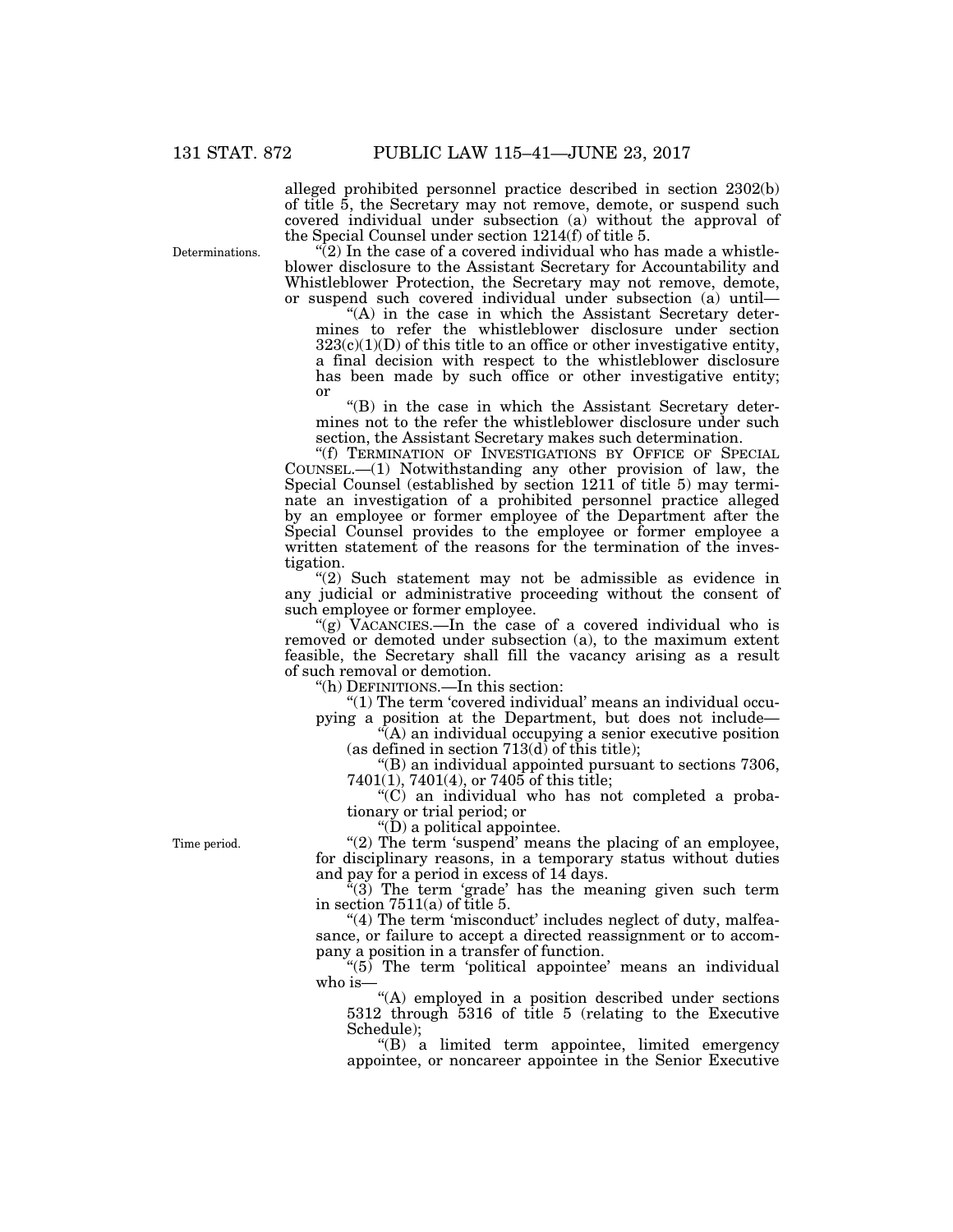Service, as defined under paragraphs (5), (6), and (7), respectively, of section 3132(a) of title 5; or

''(C) employed in a position of a confidential or policydetermining character under schedule C of subpart C of part 213 of title 5, Code of Federal Regulations, or successor regulation.

" $(6)$  The term 'whistleblower disclosure' has the meaning given such term in section 323(g) of this title.''.

(1) CLERICAL.—The table of sections at the beginning of chapter 7 of such title is amended by inserting after the item 38 USC 701 prec. relating to section 713 the following new item:

''714. Employees: removal, demotion, or suspension based on performance or misconduct.''.

(2) CONFORMING.—Section 4303(f) of title 5, United States Code, is amended—

 $(A)$  in paragraph  $(2)$ , by striking "or" at the end;

(B) in paragraph (3), by striking the period at the end and inserting '', or''; and

(C) by adding at the end the following:

"(4) any removal or demotion under section 714 of title 38.''.

### **SEC. 203. REDUCTION OF BENEFITS FOR DEPARTMENT OF VETERANS AFFAIRS EMPLOYEES CONVICTED OF CERTAIN CRIMES.**

(a) REDUCTION OF BENEFITS.— (1) IN GENERAL.—Subchapter I of chapter 7 of title 38, United States Code, is amended by adding at the end the following new section:

#### **''§ 719. Reduction of benefits of employees convicted of certain crimes**

"(a) REDUCTION OF ANNUITY FOR REMOVED EMPLOYEE.—(1) The Secretary shall order that the covered service of an employee of the Department removed from a position for performance or misconduct under section 713, 714, or 7461 of this title or any other provision of law shall not be taken into account for purposes of calculating an annuity with respect to such individual under chapter 83 or chapter 84 of title 5, if—

''(A) the Secretary determines that the individual is convicted of a felony (and the conviction is final) that influenced the individual's performance while employed in the position; and

''(B) before such order is made, the individual is afforded—

''(i) notice of the proposed order; and

"(ii) an opportunity to respond to the proposed order by not later than ten business days following receipt of such notice; and

''(C) the Secretary issues the order—

"(i) in the case of a proposed order to which an individual responds under subparagraph (B)(ii), not later than five business days after receiving the response of the individual; or

"(ii) in the case of a proposed order to which an individual does not respond, not later than 15 business days after the Secretary provides notice to the individual under subparagraph  $(B)(i)$ .

38 USC 719.

Deadlines.

Determination.

Notification.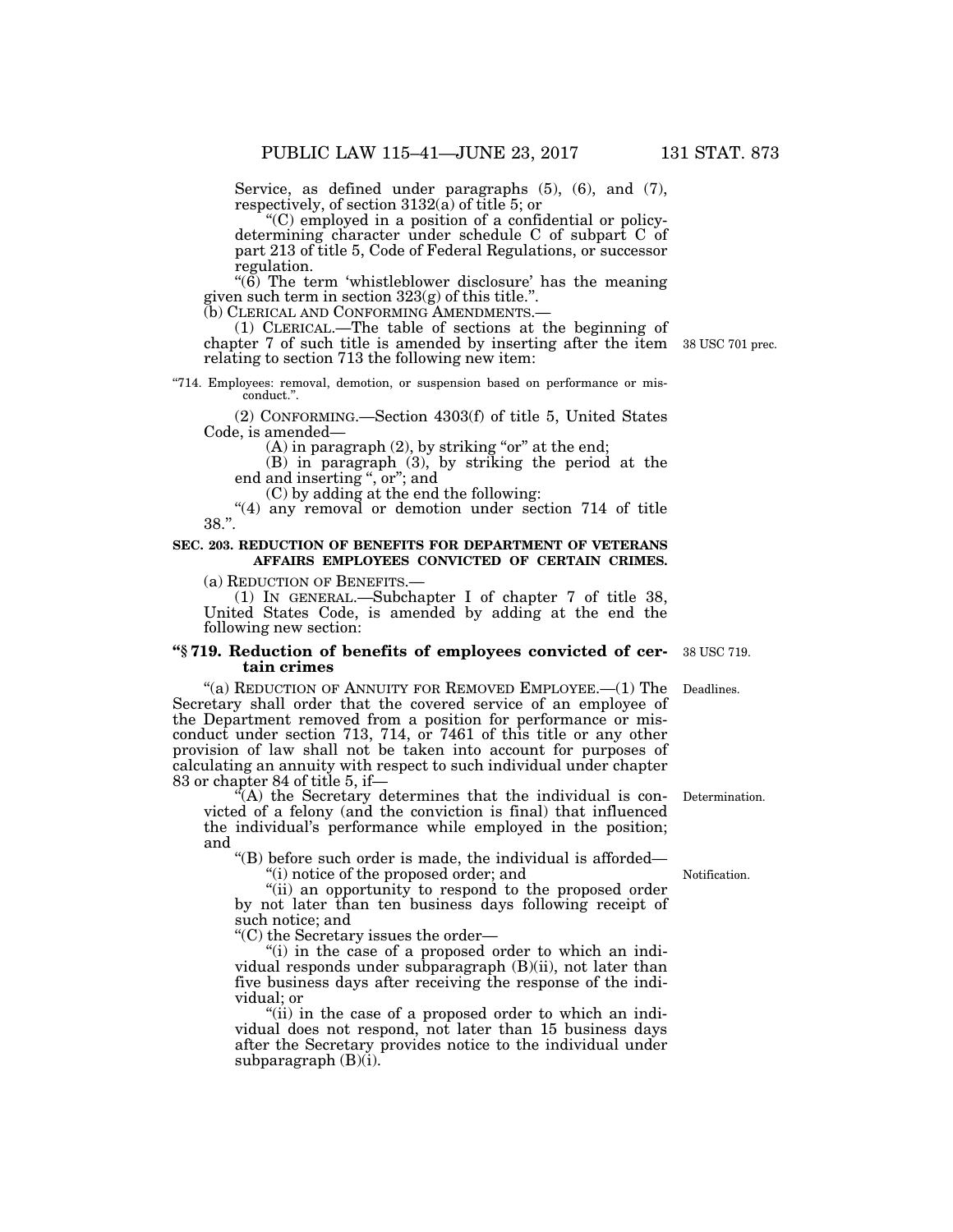"(2) Any individual with respect to whom an annuity is reduced under this subsection may appeal the reduction to the Director of the Office of Personnel Management pursuant to such regulations as the Director may prescribe for purposes of this subsection.

''(b) REDUCTION OF ANNUITY FOR RETIRED EMPLOYEE.—(1) The Secretary may order that the covered service of an individual who the Secretary proposes to remove for performance or misconduct under section 713, 714, or 7461 of this title or any other provision of law but who leaves employment at the Department prior to the issuance of a final decision with respect to such action shall not be taken into account for purposes of calculating an annuity with respect to such individual under chapter 83 or chapter 84 of title 5, if—

''(A) the Secretary determines that individual is convicted of a felony (and the conviction is final) that influenced the individual's performance while employed in the position; and

''(B) before such order is made, the individual is afforded— ''(i) notice of the proposed order;

''(ii) opportunity to respond to the proposed order by not later than ten business days following receipt of such notice; and

''(C) the Secretary issues the order—

''(i) in the case of a proposed order to which an individual responds under subparagraph (B)(ii), not later than five business days after receiving the response of the individual; or

"(ii) in the case of a proposed order to which an individual does not respond, not later than 15 business days after the Secretary provides notice to the individual under subparagraph  $(B)(i)$ .

"(2) Upon the issuance of an order by the Secretary under paragraph (1), the individual shall have an opportunity to appeal the order to the Director of the Office of Personnel Management before the date that is seven business days after the date of such issuance.

"(3) The Director of the Office of Personnel Management shall make a final decision with respect to an appeal under paragraph (2) within 30 business days of receiving the appeal.

 $(c)$  ADMINISTRATIVE REQUIREMENTS.—Not later than 37 business days after the Secretary issues a final order under subsection (a) or (b) with respect to an individual, the Director of the Office of Personnel Management shall recalculate the annuity of the individual.

''(d) LUMP-SUM ANNUITY CREDIT.—Any individual with respect to whom an annuity is reduced under subsection (a) or (b) shall be entitled to be paid so much of such individual's lump-sum credit as is attributable to the period of covered service.

''(e) SPOUSE OR CHILDREN EXCEPTION.—(1) The Secretary, in consultation with the Director of the Office of Personnel Management, shall prescribe regulations that may provide for the payment to the spouse or children of any individual referred to in subsection (a) or (b) of any amounts which (but for this subsection) would otherwise have been nonpayable by reason of such subsections.

" $(2)$  Regulations prescribed under paragraph  $(1)$  shall be consistent with the requirements of section  $8332(0)(5)$  and  $8411(1)(5)$ of title 5, as the case may be.

''(f) DEFINITIONS.—In this section:

Deadlines.

Determination.

Notification.

Time period.

Deadline.

Consultation. Regulations.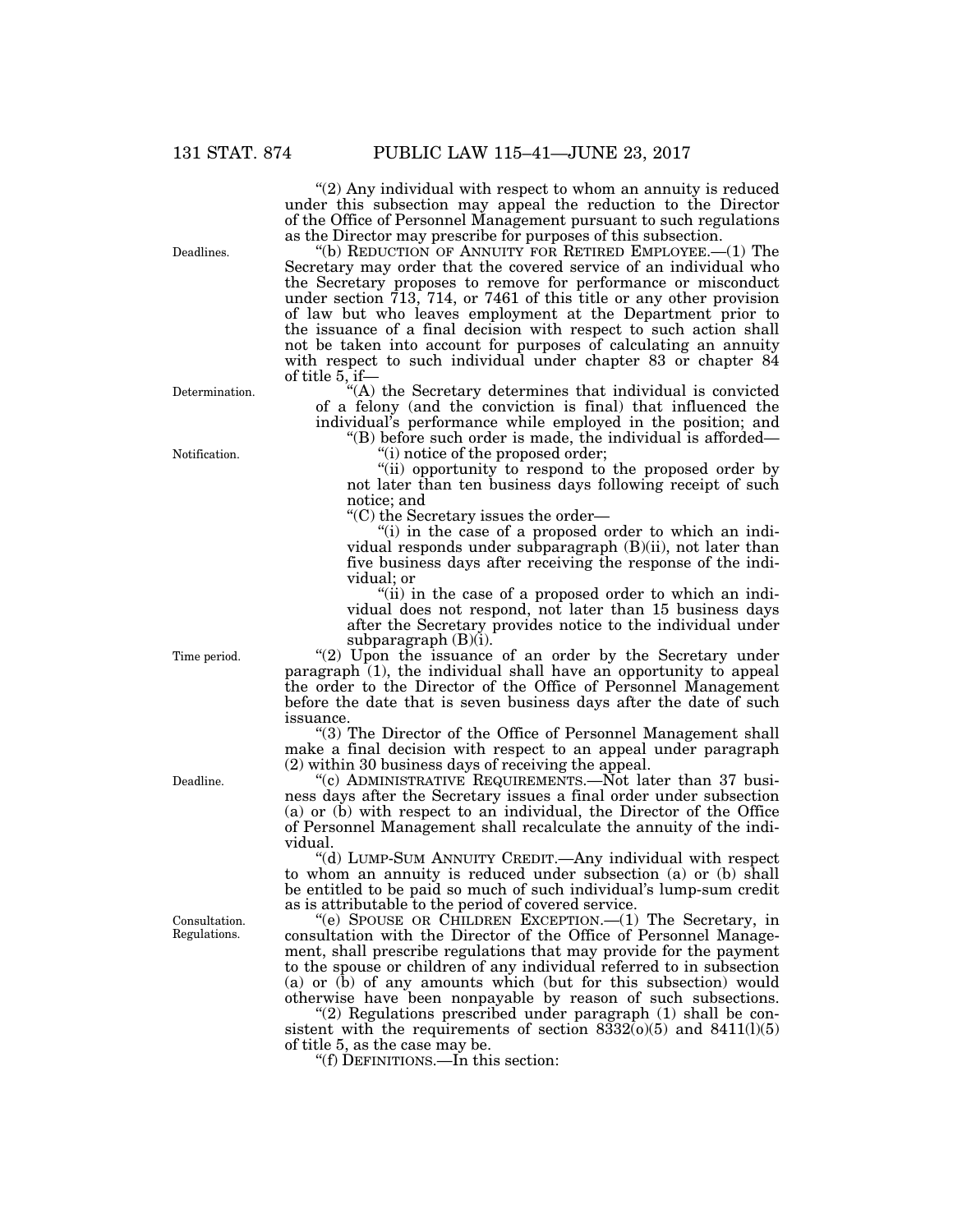"(1) The term 'covered service' means, with respect to an individual subject to a removal for performance or misconduct under section 719 or 7461 of this title or any other provision of law, the period of service beginning on the date that the Secretary determines under such applicable provision that the individual engaged in activity that gave rise to such action and ending on the date that the individual is removed from or leaves a position of employment at the Department prior to the issuance of a final decision with respect to such action.

" $(2)$  The term 'lump-sum credit' has the meaning given such term in section  $8331(8)$  or section  $8401(19)$  of title 5, as the case may be.

" $(3)$  The term 'service' has the meaning given such term in section  $8331(12)$  or section  $8401(26)$  of title 5, as the case may be."

(2) CLERICAL AMENDMENT.—The table of sections at the beginning of chapter 7 of such title is amended by inserting after the item relating to section 717 the following new item:

''719. Reduction of benefits of employees convicted of certain crimes.''.

(b) APPLICATION.—Section 719 of title 38, United States Code, as added by subsection  $(a)(1)$ , shall apply to any action of removal of an employee of the Department of Veterans Affairs under section 719 or 7461 of such title or any other provision of law, commencing on or after the date of the enactment of this Act.

#### **SEC. 204. AUTHORITY TO RECOUP BONUSES OR AWARDS PAID TO EMPLOYEES OF DEPARTMENT OF VETERANS AFFAIRS.**

(a) IN GENERAL.—Subchapter I of chapter 7 of title 38, United States Code, as amended by section 203, is further amended by adding at the end the following new section:

#### **''§ 721. Recoupment of bonuses or awards paid to employees of Department**

"(a) IN GENERAL.—Notwithstanding any other provision of law, Deadlines. the Secretary may issue an order directing an employee of the Department to repay the amount, or a portion of the amount, of any award or bonus paid to the employee under title 5, including under chapters 45 or 53 of such title, or this title if—

''(1) the Secretary determines that the individual engaged Determination. in misconduct or poor performance prior to payment of the award or bonus, and that such award or bonus would not have been paid, in whole or in part, had the misconduct or poor performance been known prior to payment; and

 $(2)$  before such repayment, the employee is afforded—

''(A) notice of the proposed order; and

''(B) an opportunity to respond to the proposed order by not later than 10 business days after the receipt of such notice; and

''(3) the Secretary issues the order—

"(A) in the case of a proposed order to which an individual responds under paragraph (2)(B), not later than five business days after receiving the response of the individual; or

''(B) in the case of a proposed order to which an individual does not respond, not later than 15 business days

38 USC 719 note.

38 USC 701 prec.

38 USC 721.

Notification.

Time period. Determination.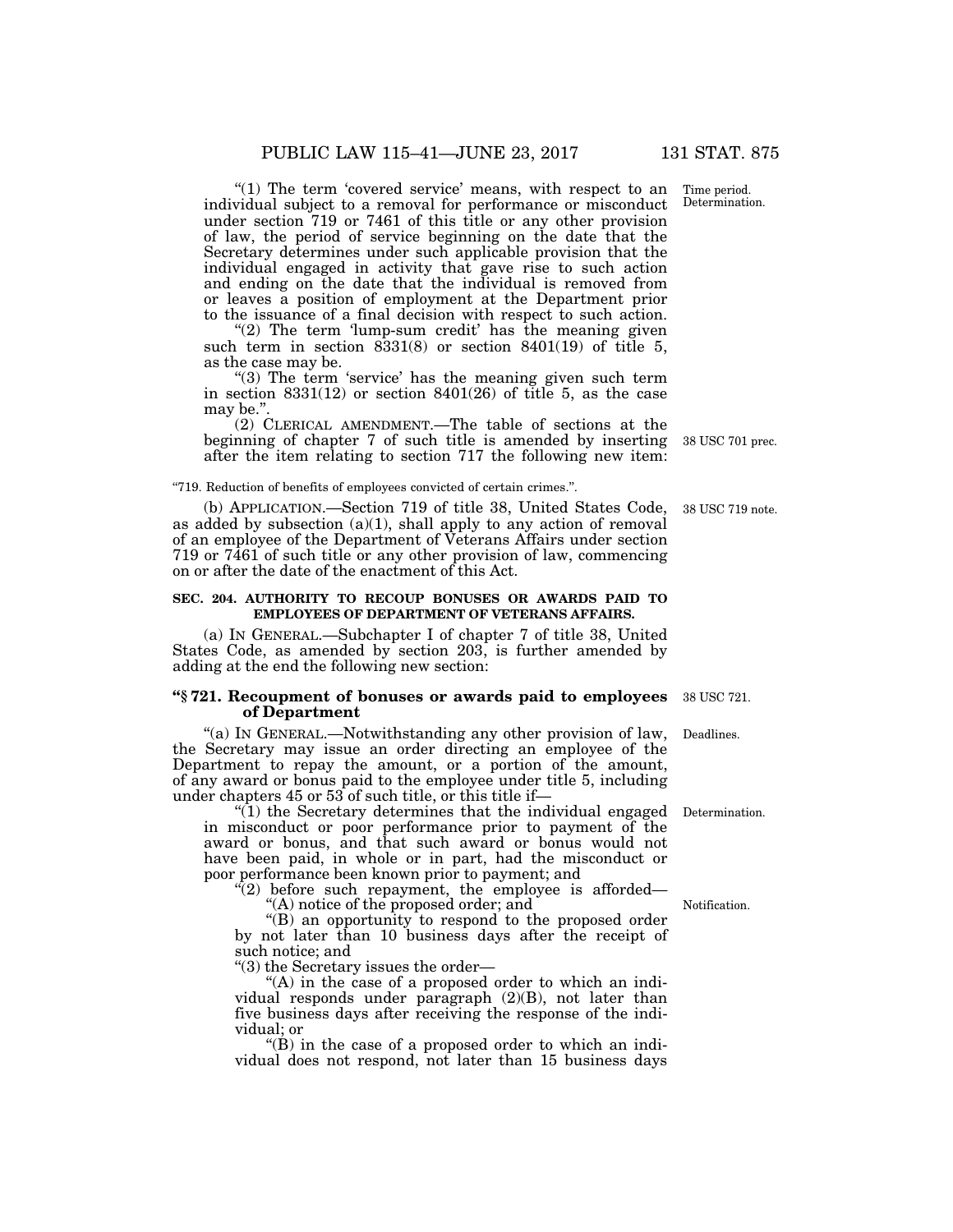after the Secretary provides notice to the individual under paragraph (2)(A).

"(b) APPEAL OF ORDER OF SECRETARY.— $(1)$  Upon the issuance of an order by the Secretary under subsection (a) with respect to an individual, the individual shall have an opportunity to appeal the order to the Director of the Office of Personnel Management before the date that is seven business days after the date of such issuance.

" $(2)$  The Director shall make a final decision with respect to an appeal under paragraph (1) within 30 business days after receiving such appeal.''.

(b) CLERICAL AMENDMENT.—The table of sections at the beginning of such chapter, as amended by section  $203(a)(2)$ , is further amended by inserting after the item relating to section 719 the following new item:

''721. Recoupment of bonuses or awards paid to employees of Department.''.

Applicability. 38 USC 721 note.

38 USC 713 note.

38 USC 723.

Determination.

Notification.

(c) EFFECTIVE DATE.—Section 721 of title 38, United States Code, as added by subsection (a), shall apply with respect to an award or bonus paid by the Secretary of Veterans Affairs to an employee of the Department of Veterans Affairs on or after the date of the enactment of this Act.

(d) CONSTRUCTION.—Nothing in this Act or the amendments made by this Act may be construed to modify the certification issued by the Office of Personnel Management and the Office of Management and Budget regarding the performance appraisal system of the Senior Executive Service of the Department of Veterans Affairs.

#### **SEC. 205. AUTHORITY TO RECOUP RELOCATION EXPENSES PAID TO OR ON BEHALF OF EMPLOYEES OF DEPARTMENT OF VET-ERANS AFFAIRS.**

(a) IN GENERAL.—Subchapter I of chapter 7 of title 38, United States Code, as amended by section 204, is further amended by adding at the end the following new section:

#### **''§ 723. Recoupment of relocation expenses paid on behalf of employees of Department**

''(a) IN GENERAL.—Notwithstanding any other provision of law, the Secretary may issue an order directing an employee of the Department to repay the amount, or a portion of the amount, paid to or on behalf of the employee under title 5 for relocation expenses, including any expenses under section 5724 or 5724a of such title, or this title if—

''(1) the Secretary determines that relocation expenses were paid following an act of fraud or malfeasance that influenced the authorization of the relocation expenses;

" $(2)$  before such repayment, the employee is afforded— ''(A) notice of the proposed order; and

''(B) an opportunity to respond to the proposed order not later than ten business days following the receipt of such notice; and

''(3) the Secretary issues the order—

"(A) in the case of a proposed order to which an individual responds under paragraph (2)(B), not later than five business days after receiving the response of the individual; or

Deadline.

Time period.

38 USC 701 prec.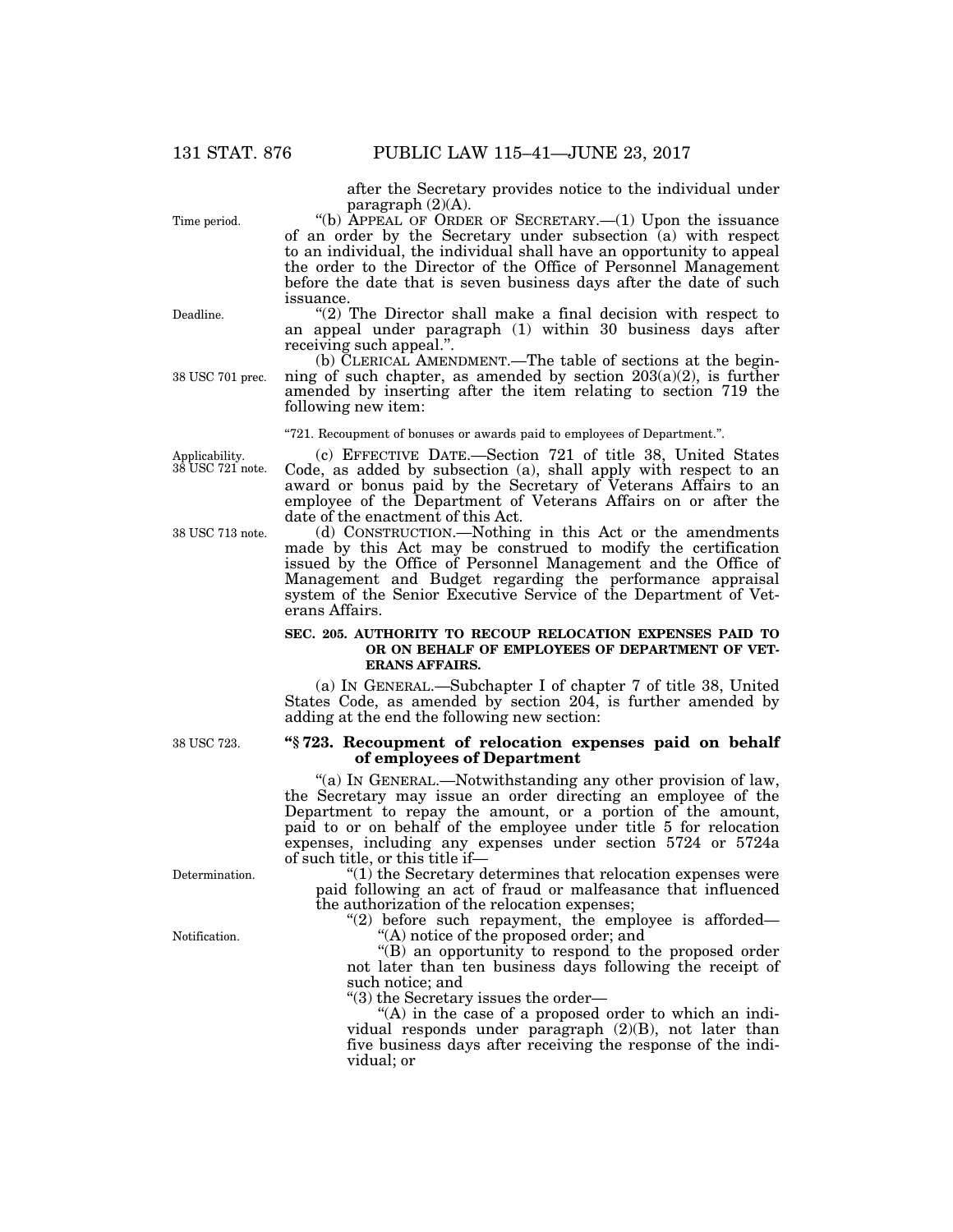''(B) in the case of a proposed order to which an individual does not respond, not later than 15 business days after the Secretary provides notice to the individual under paragraph  $(2)(A)$ .

''(b) APPEAL OF ORDER OF SECRETARY.—(1) Upon the issuance of an order by the Secretary under subsection (a) with respect to an individual, the individual shall have an opportunity to appeal the order to the Director of the Office of Personnel Management before the date that is seven business days after the date of such issuance.

"(2) The Director shall make a final decision with respect to Deadline. an appeal under paragraph (1) within 30 days after receiving such appeal.''.

(b) CLERICAL AMENDMENT.—The table of sections at the beginning of such chapter is further amended by inserting after the item relating to section 721, as added by section 204(b), the following new item:

"723. Recoupment of relocation expenses paid on behalf of employees of Depart- $\mathop{\text{ment}}$  .'

(c) EFFECTIVE DATE.—Section 723 of title 38, United States Code, as added by subsection (a), shall apply with respect to an amount paid by the Secretary of Veterans Affairs to or on behalf of an employee of the Department of Veterans Affairs for relocation expenses on or after the date of the enactment of this Act.

#### **SEC. 206. TIME PERIOD FOR RESPONSE TO NOTICE OF ADVERSE ACTIONS AGAINST SUPERVISORY EMPLOYEES WHO COMMIT PROHIBITED PERSONNEL ACTIONS.**

Section 731(a)(2)(B) of title 38, United States Code, as redesignated by section  $102(a)(2)$ , is amended—

(1) in clause (i), by striking ''14 days'' and inserting ''10 days''; and

(2) in clause (ii), by striking ''14-day period'' and inserting ''10-day period''.

#### **SEC. 207. DIRECT HIRING AUTHORITY FOR MEDICAL CENTER DIREC-TORS AND VISN DIRECTORS.**

(a) IN GENERAL.—Section 7401 of title 38, United States Code, is amended by adding at the end the following new paragraph:

''(4) Directors of medical centers and directors of Veterans Integrated Service Networks with demonstrated ability in the medical profession, in health care administration, or in health care fiscal management.''.

(b) CONFORMING AMENDMENTS.—Section 7404(a)(1) of such title is amended—

 $(1)$  by inserting "(A)" before "The annual"; and

(2) in subparagraph (A), as designated by paragraph  $(1)$ — (A) by inserting "and  $7401(4)$ " after " $7306$ "; and

(B) by adding at the end the following new subparagraph:

''(B) Section 5377 of title 5 shall apply to a position under Applicability. section 7401(4) of this title as if such position were included in the definition of 'position' in section 5377(a) of title 5.''.

Applicability. 38 USC 723 note.

38 USC 701 prec.

Time period.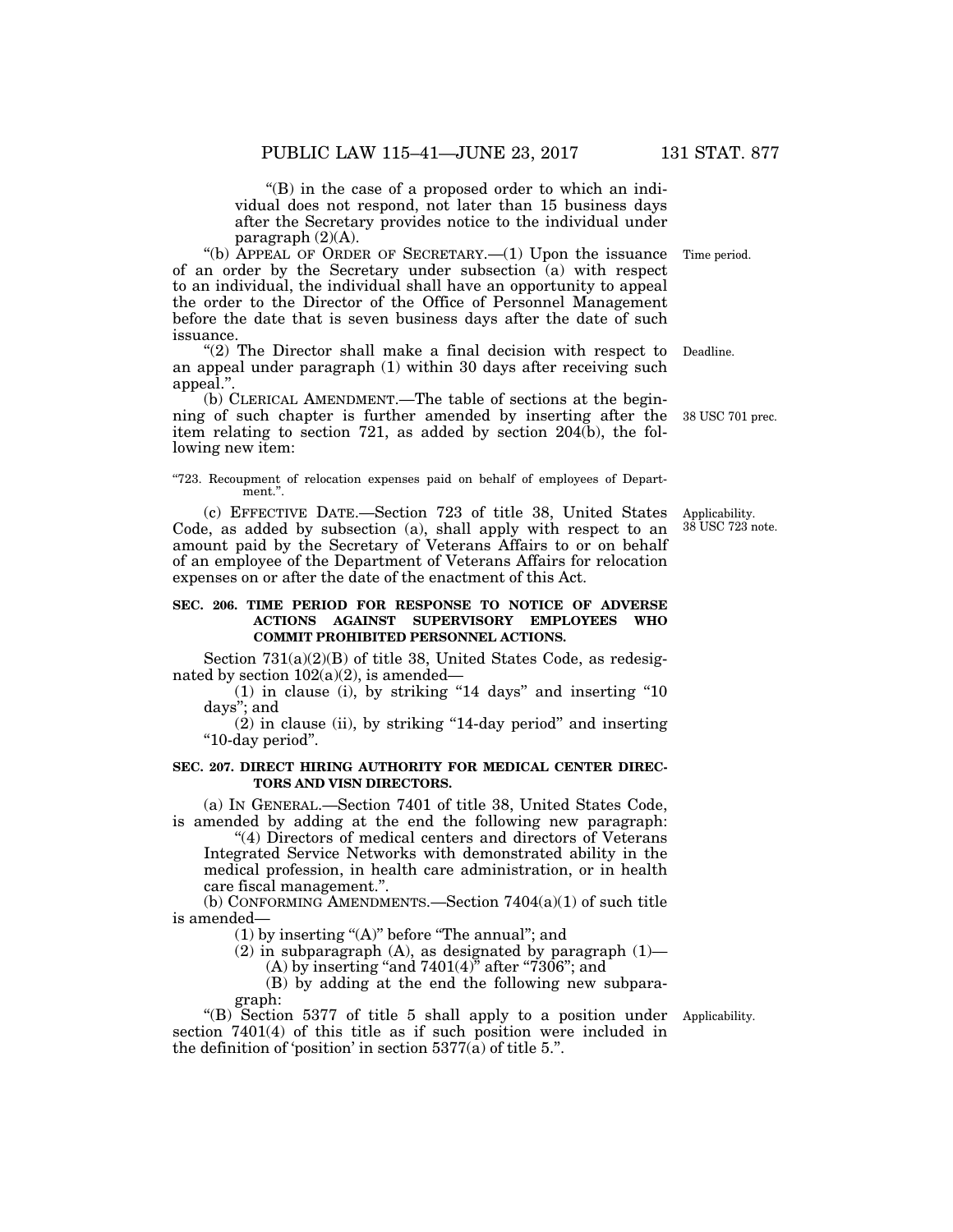#### **SEC. 208. TIME PERIODS FOR REVIEW OF ADVERSE ACTIONS WITH RESPECT TO CERTAIN EMPLOYEES.**

(a) PHYSICIANS, DENTISTS, PODIATRISTS, CHIROPRACTORS, OPTOMETRISTS, REGISTERED NURSES, PHYSICIAN ASSISTANTS, AND EXPANDED-FUNCTION DENTAL AUXILIARIES.—Paragraph (2) of section 7461(b) of title 38, United States Code, is amended to read as follows:

"(2) In any case other than a case described in paragraph (1) that involves or includes a question of professional conduct or competence in which a major adverse action was not taken, such an appeal shall be made through Department grievance procedures under section 7463 of this title.''.

(b) MAJOR ADVERSE ACTIONS INVOLVING PROFESSIONAL CON- DUCT OR COMPETENCE.—Section 7462(b) of such title is amended—

 $(1)$  in paragraph  $(1)$ -

 $(A)$  in the matter preceding subparagraph  $(A)$ , by inserting '', within the aggregate time period specified in paragraph  $(5)(A)$ ," after "is entitled";

 $(B)$  in subparagraph  $(A)$ —

(i) by striking ''At least 30 days advance written notice" and inserting "Advance written notice";

(ii) by striking ''and a statement'' and inserting "a statement"; and

(iii) by inserting ''and a file containing all the evidence in support of each charge," after "with respect to each charge,''; and

(C) in subparagraph (B), by striking ''A reasonable time, but not less than seven days'' and inserting ''The opportunity, within the time period provided for in paragraph  $(4)(\dot{A})$ ";

(2) by striking paragraph (3) and inserting the following new paragraph (3):

''(3) After considering the employee's answer, if any, and within the time period provided for in paragraph  $(5)(B)$ , the deciding official shall render a decision on the charges. The decision shall be in writing and shall include the specific reasons therefor.'';

 $(3)$  in paragraph  $(4)$ —

(A) by striking subparagraph (A) and inserting the following new subparagraph  $(\bar{A})$ :

"(A) The period for the response of an employee under paragraph  $(1)(B)$  to advance written under paragraph  $(1)(A)$  shall be seven business days.''; and

(B) in subparagraph (B), by striking ''30 days'' and inserting ''seven business days''; and

(4) by adding at the end the following new paragraphs:  $"(5)(A)$  The aggregate period for the resolution of charges against an employee under this subsection may not exceed 15 business days.

''(B) The deciding official shall render a decision under paragraph (3) on charges under this subsection not later than 15 business days after the Under Secretary provides notice on the charges for purposes of paragraph  $(1)(A)$ .

 $\degree$ (6) The procedures in this subsection shall supersede any collective bargaining agreement to the extent that such agreement is inconsistent with such procedures.''.

(c) OTHER ADVERSE ACTIONS.—Section 7463(c) of such title is amended—

Deadline. Notification.

Appeal.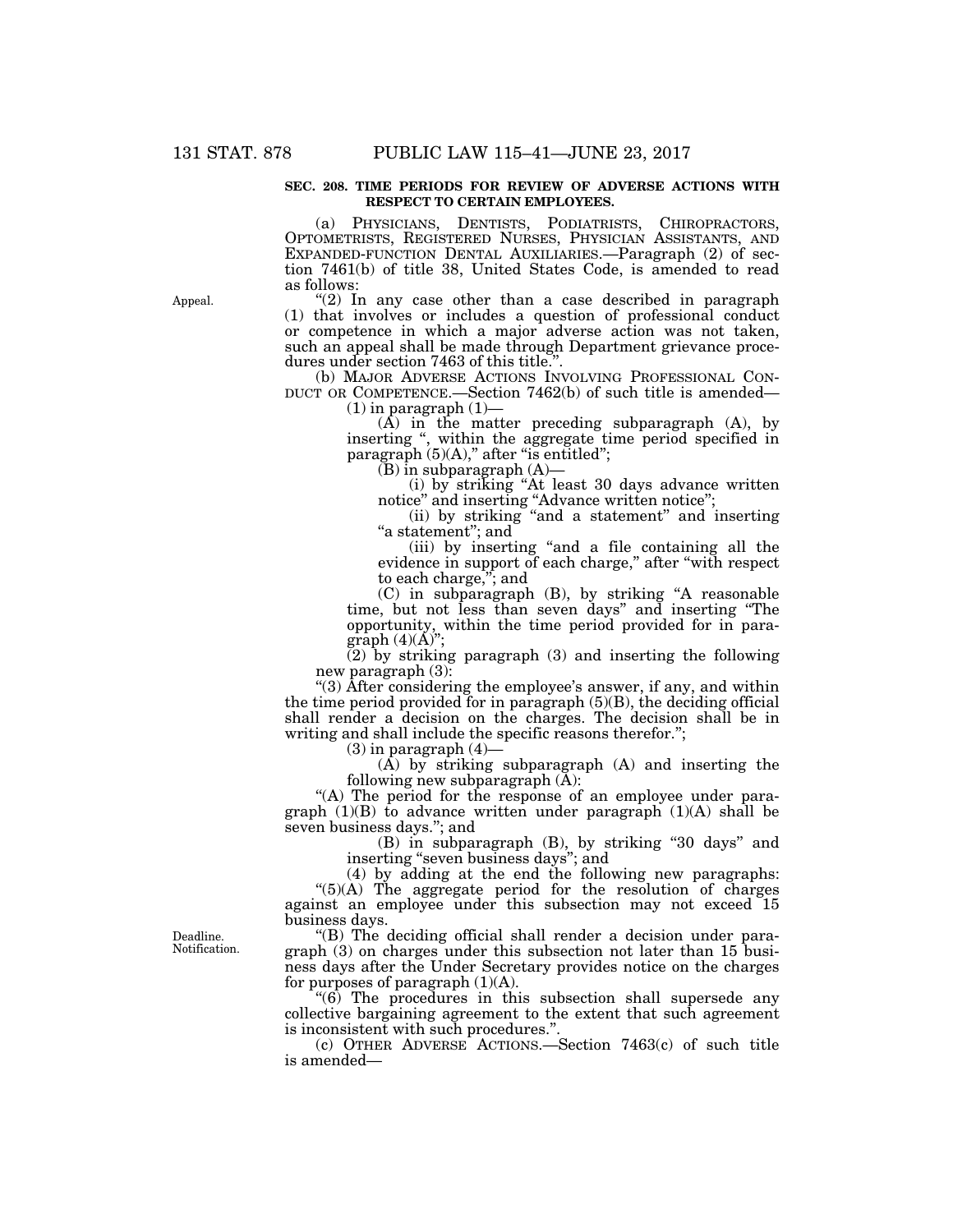(1) in paragraph (1), by striking ''the same notice and opportunity to answer with respect to those charges as provided in subparagraphs  $(A)$  and  $(B)$  of section 7462 $(b)$  $(1)$  of this title" and inserting "notice and an opportunity to answer with respect to those charges in accordance with subparagraphs (A) and  $(B)$  of section  $7462(b)(1)$  of this title, but within the time periods specified in paragraph  $(3)$ ";

 $(2)$  in paragraph  $(2)$ –

 $(A)$  in the matter preceding subparagraph  $(A)$ , by inserting '', within the aggregate time period specified in paragraph  $(3)(A)$ ," after "is entitled";

(B) in subparagraph (A), by striking ''an advance written notice'' and inserting ''written notice''; and

(C) in subparagraph (B), by striking ''a reasonable time'' and inserting ''time to answer''; and

(3) by adding at the end the following new paragraph (3):

" $(3)(A)$  The aggregate period for the resolution of charges against an employee under paragraph (1) or (2) may not exceed 15 business days.

''(B) The period for the response of an employee under paragraph (1) or (2)(B) to written notice of charges under paragraph  $(1)$  or  $(2)(A)$ , as applicable, shall be seven business days.

''(C) The deciding official shall render a decision on charges under paragraph  $(1)$  or  $(2)$  not later than 15 business days after notice is provided on the charges for purposes of paragraph (1) or (2)(A), as applicable.''.

#### **SEC. 209. IMPROVEMENT OF TRAINING FOR SUPERVISORS.**

38 USC 735 note.

Deadline.

(a) IN GENERAL.—The Secretary of Veterans Affairs shall provide to each employee of the Department of Veterans Affairs who is employed as a supervisor periodic training on the following:

 $(1)$  The rights of whistleblowers and how to address a report by an employee of a hostile work environment, reprisal, or harassment.

(2) How to effectively motivate, manage, and reward the employees who report to the supervisor.

(3) How to effectively manage employees who are performing at an unacceptable level and access assistance from the human resources office of the Department and the Office of the General Counsel of the Department with respect to those employees.

(b) DEFINITIONS.—In this section:

(1) SUPERVISOR.—The term ''supervisor'' has the meaning given such term in section 7103(a) of title 5, United States Code.

(2) WHISTLEBLOWER.—The term ''whistleblower'' has the meaning given such term in section 323(g) of title 38, United States Code, as added by section 101.

#### **SEC. 210. ASSESSMENT AND REPORT ON EFFECT ON SENIOR EXECU-TIVES AT DEPARTMENT OF VETERANS AFFAIRS.**

(a) IN GENERAL.—Not later than two years after the date of the enactment of this Act, the Secretary of Veterans Affairs shall—

(1) measure and assess the effect of the enactment of this title on the morale, engagement, hiring, promotion, retention, discipline, and productivity of individuals in senior executive positions at the Department of Veterans Affairs; and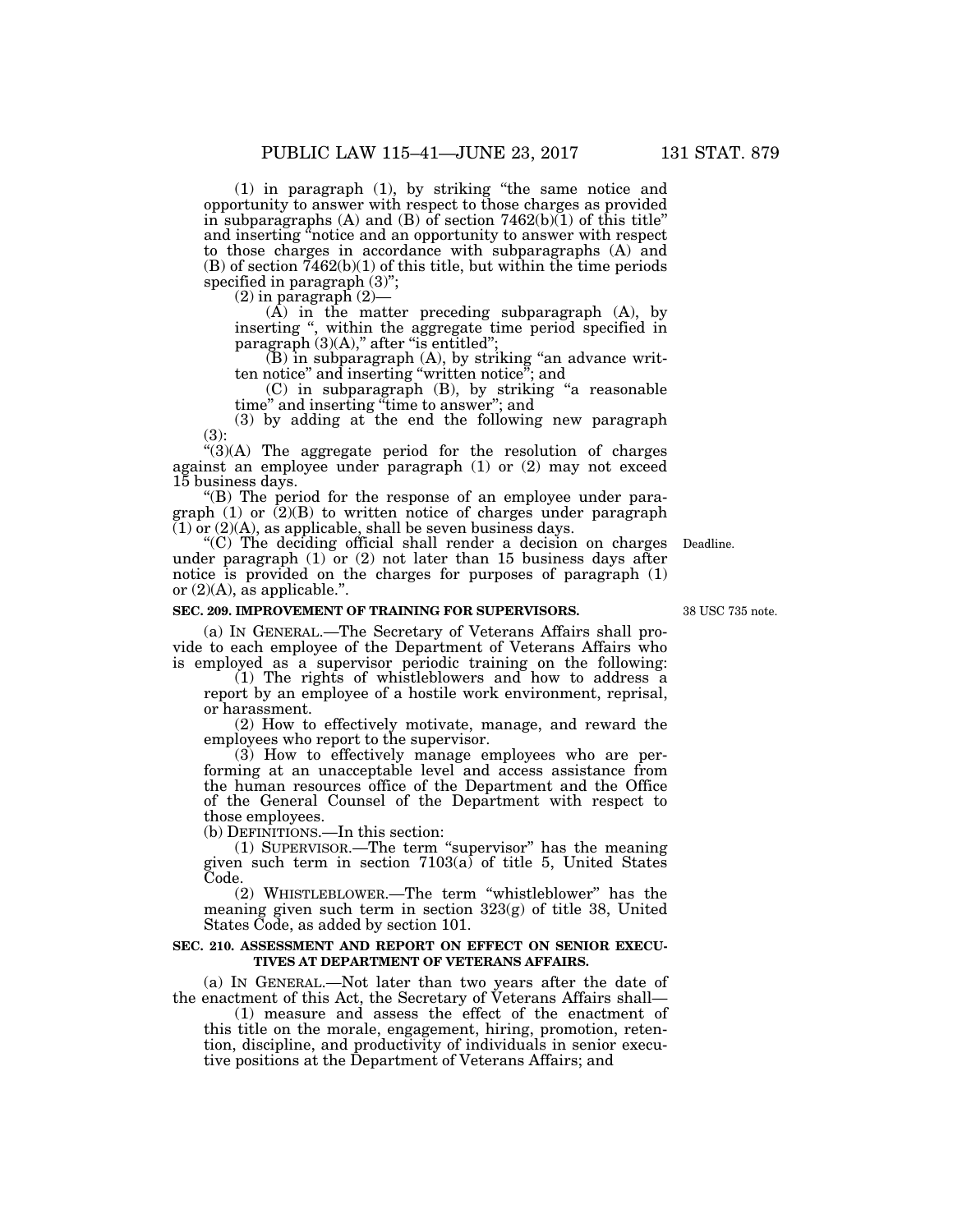(2) submit to the Committee on Veterans' Affairs of the Senate and the Committee on Veterans' Affairs of the House of Representatives a report on the findings of the Secretary with respect to the measurement and assessment carried out under paragraph (1).

(b) ELEMENTS.—The assessment required by subsection  $(a)(1)$ shall include the following:

(1) With respect to engagement, trends in morale of individuals in senior executive positions and individuals aspiring to senior executive positions.

(2) With respect to promotions—

(A) whether the Department is experiencing an increase or decrease in the number of employees participating in leadership development and candidate development programs with the intention of becoming candidates for senior executive positions; and

(B) trends in applications to senior executive positions within the Department.

(3) With respect to retention—

(A) trends in retirement rates of individuals in senior executive positions at the Department;

(B) trends in quit rates of individuals in senior executive positions at the Department;

(C) rates of transfer of—

(i) individuals from other Federal agencies into senior executive positions at the Department; and

(ii) individuals from senior executive positions at the Department to other Federal agencies; and

(D) trends in total loss rates by job function.

(4) With respect to disciplinary processes—

(A) regarding individuals in senior executive positions at the Department who are the subject of disciplinary action—

(i) the length of the disciplinary process in days for such individuals both before the date of the enactment of this Act and under the provisions of this Act described in subsection (a)(1); and

(ii) the extent to which appeals by such individuals are upheld under such provisions as compared to before the date of the enactment of this Act;

(B) the components or offices of the Department which experience the greatest number of proposed adverse actions against individuals in senior executive positions and components and offices which experience the least relative to the size of the components or offices' total number of senior executive positions;

(C) the tenure of individuals in senior executive positions who are the subject of disciplinary action;

(D) whether the individuals in senior executive positions who are the subject of disciplinary action have previously been disciplined; and

(E) the number of instances of disciplinary action taken by the Secretary against individuals in senior executive positions at the Department as compared to governmentwide discipline against individuals in Senior Executive Service positions (as defined in section 3132(a) of title 5, United States Code) as a percentage of the total number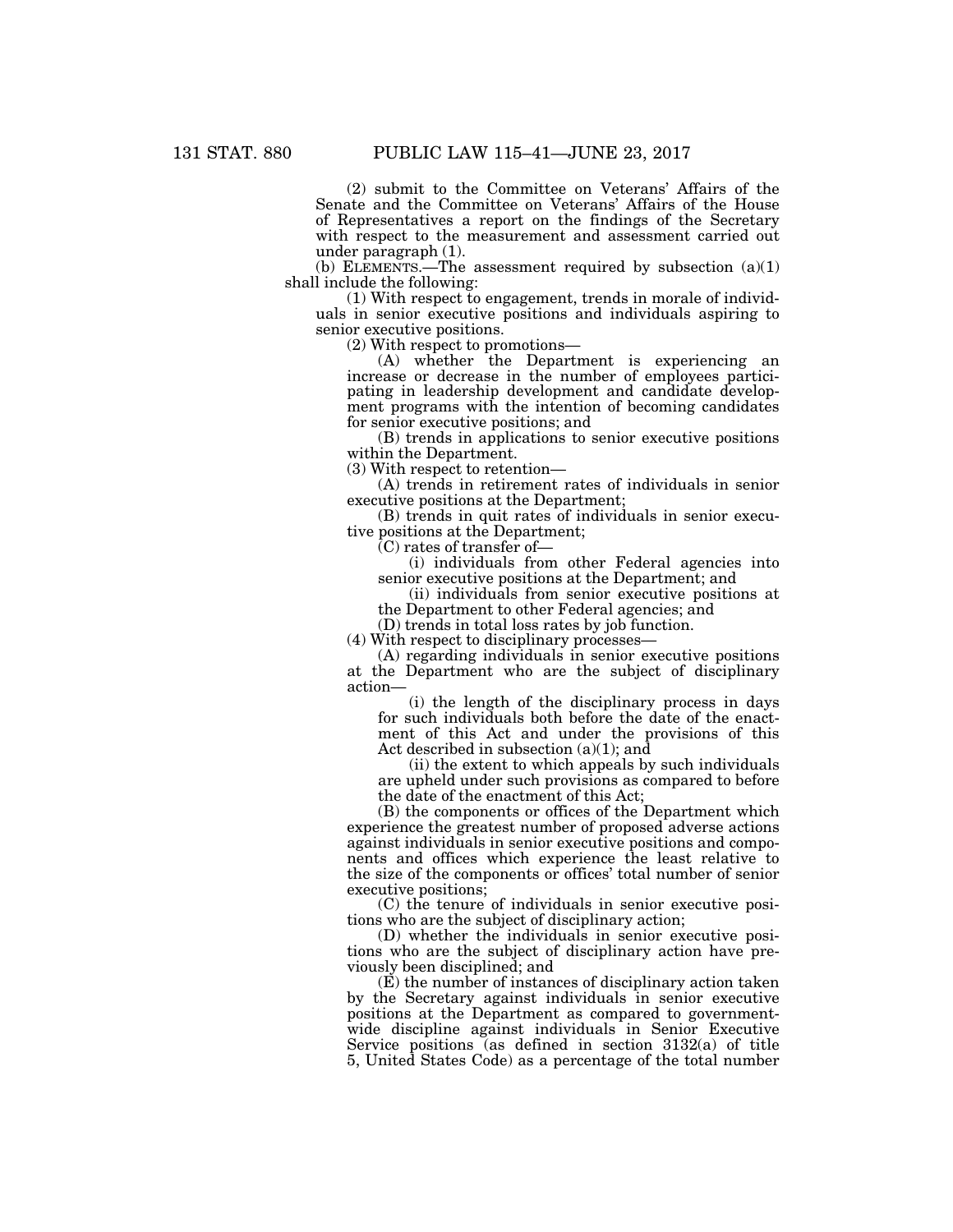of individuals in senior executive positions at the Department and Senior Executive Service positions (as so defined).

(5) With respect to hiring—

(A) the degree to which the skills of newly hired individuals in senior executive positions at the Department are appropriate with respect to the needs of the Department;

(B) the types of senior executive positions at the Department most commonly filled under the authorities in the provisions described in subsection  $(a)(1)$ ;

(C) the number of senior executive positions at the Department filled by hires outside of the Department compared to hires from within the Department;

(D) the length of time to fill a senior executive position at the Department and for a new hire to begin working in a new senior executive position;

(E) the mission-critical deficiencies filled by newly hired individuals in senior executive positions and the connection between mission-critical deficiencies filled under the provisions described in subsection (a) and annual performance of the Department;

(F) the satisfaction of applicants for senior executive positions at the Department with the hiring process, including the clarity of job announcements, reasons for withdrawal of applications, communication regarding status of applications, and timeliness of hiring decision; and

(G) the satisfaction of newly hired individuals in senior executive positions at the Department with the hiring process and the process of joining and becoming oriented with the Department.

(c) SENIOR EXECUTIVE POSITION DEFINED.—In this section, the term ''senior executive position'' has the meaning given such term in section 713 of title 38, United States Code.

#### **SEC. 211. MEASUREMENT OF DEPARTMENT OF VETERANS AFFAIRS DISCIPLINARY PROCESS OUTCOMES AND EFFECTIVENESS.**

(a) MEASURING AND COLLECTING.—

(1) IN GENERAL.—The Secretary of Veterans Affairs shall Time period. measure and collect information on the outcomes of disciplinary actions carried out by the Department of Veterans Affairs during the three-year period ending on the date of the enactment of this Act and the effectiveness of such actions.

(2) ELEMENTS.—In measuring and collecting pursuant to paragraph (1), the Secretary shall measure and collect information regarding the following:

(A) The average time from the initiation of an adverse action against an employee at the Department to the final resolution of that action.

(B) The number of distinct steps and levels of review within the Department involved in the disciplinary process and the average length of time required to complete these steps.

(C) The rate of use of alternate disciplinary procedures compared to traditional disciplinary procedures and the frequency with which employees who are subject to alternative disciplinary procedures commit additional offenses.